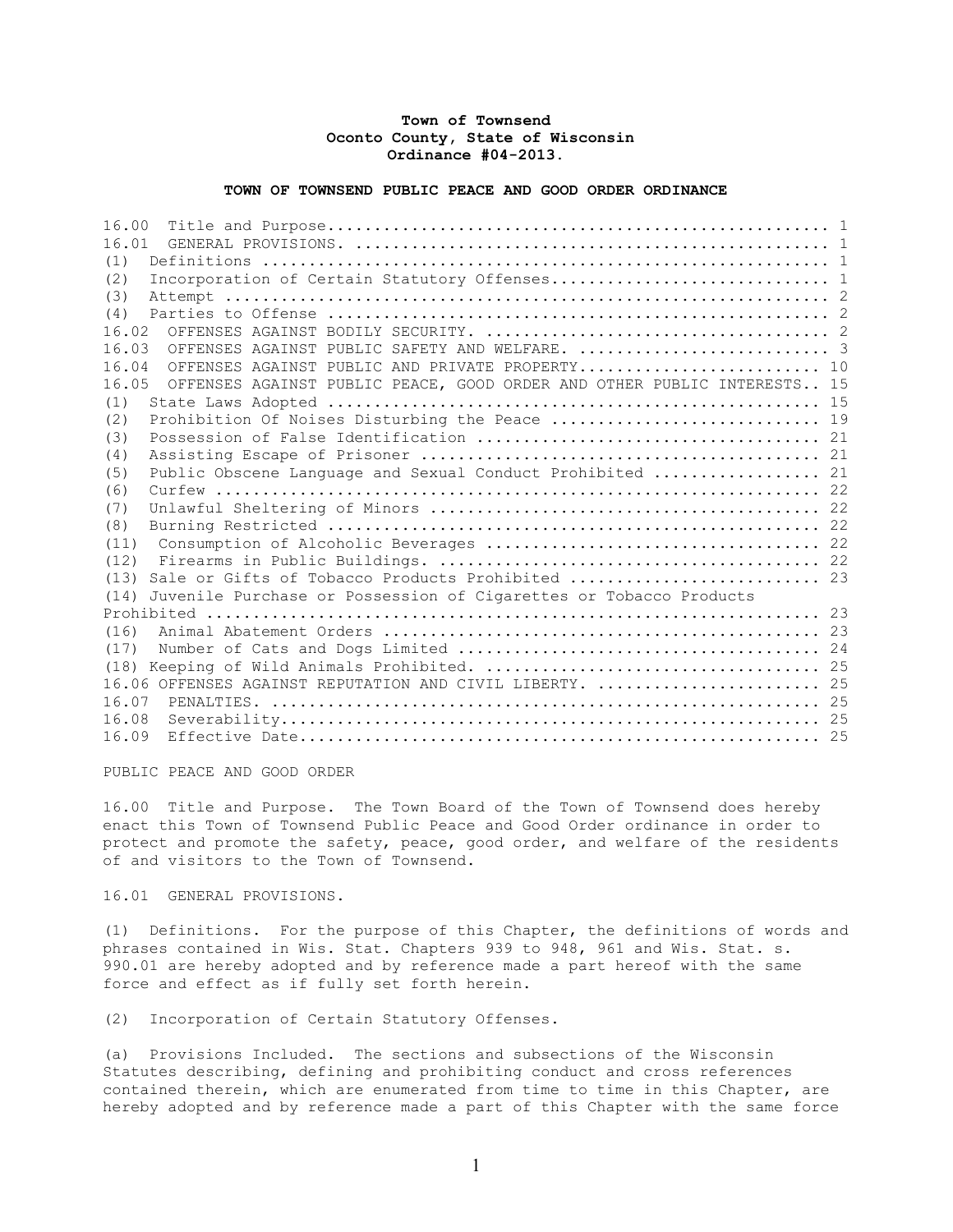and effect as if fully set forth herein, exclusive of any provision relating to penalties. Any act required to be performed or prohibited by any statute incorporated by reference is required or prohibited by this Chapter.

(b) Interpretation. In those enumerated sections and subsections of Wisconsin Statutes:

1. Whenever the word "crime" is used, it shall be taken to mean "offense".

2. Whenever the phrase "criminal intent" is used, it shall be taken to mean "intent".

(3) Attempt.

(a) Whoever attempts to commit an offense under this section may be fined not to exceed one-half the maximum penalty for the completed offense.

(b) An attempt to commit an offense requires that the actor have an intent to perform acts and attain a result which, if accomplished, would constitute such offense and that he or she does acts toward the commission of the offense which demonstrates, under the circumstances, that he or she formed that intent and would commit the offense except for the intervention of another person or some other extraneous factor.

(4) Parties to Offense.

 (a) Whoever is concerned in the commission of an offense is a principal and may be charged with and convicted of the commission of the offense although she or he did not directly commit it and although the person who directly committed it has not been convicted or has been convicted of some other offense based on the same act.

(b) A person is concerned in the commission of the offense if that person:

1. Directly commits the offense; or

2. Intentionally aids and abets the commission of it; or 3. Is a party to a conspiracy with another to commit it or advises, hires, counsels, or otherwise procures another to commit it.

16.02 OFFENSES AGAINST BODILY SECURITY.

(1) State Laws Adopted:

| Code Subsection | Description<br>Statutory Reference    |                |
|-----------------|---------------------------------------|----------------|
| (a)             | Battery                               | 940.19         |
| (b)             | Abuse of Children                     | 940.201        |
| (c)             | Battery to Peace Officer, Firefighter | $940.20(1-4)$  |
| (d)             | Injury by Negligent Use of Weapon     | 940.24         |
| (e)             | False Imprisonment                    | 940.30         |
| (f)             | Sexual Assault                        | $940.225$ (3m) |
| (g)             | Intimidation of Witness               | 940.42         |
| (h)             | Intimidation of Victim                | 940.44         |
| (i)             | Duty to Aid Endangered Crime Victim   | 940.34         |
|                 |                                       |                |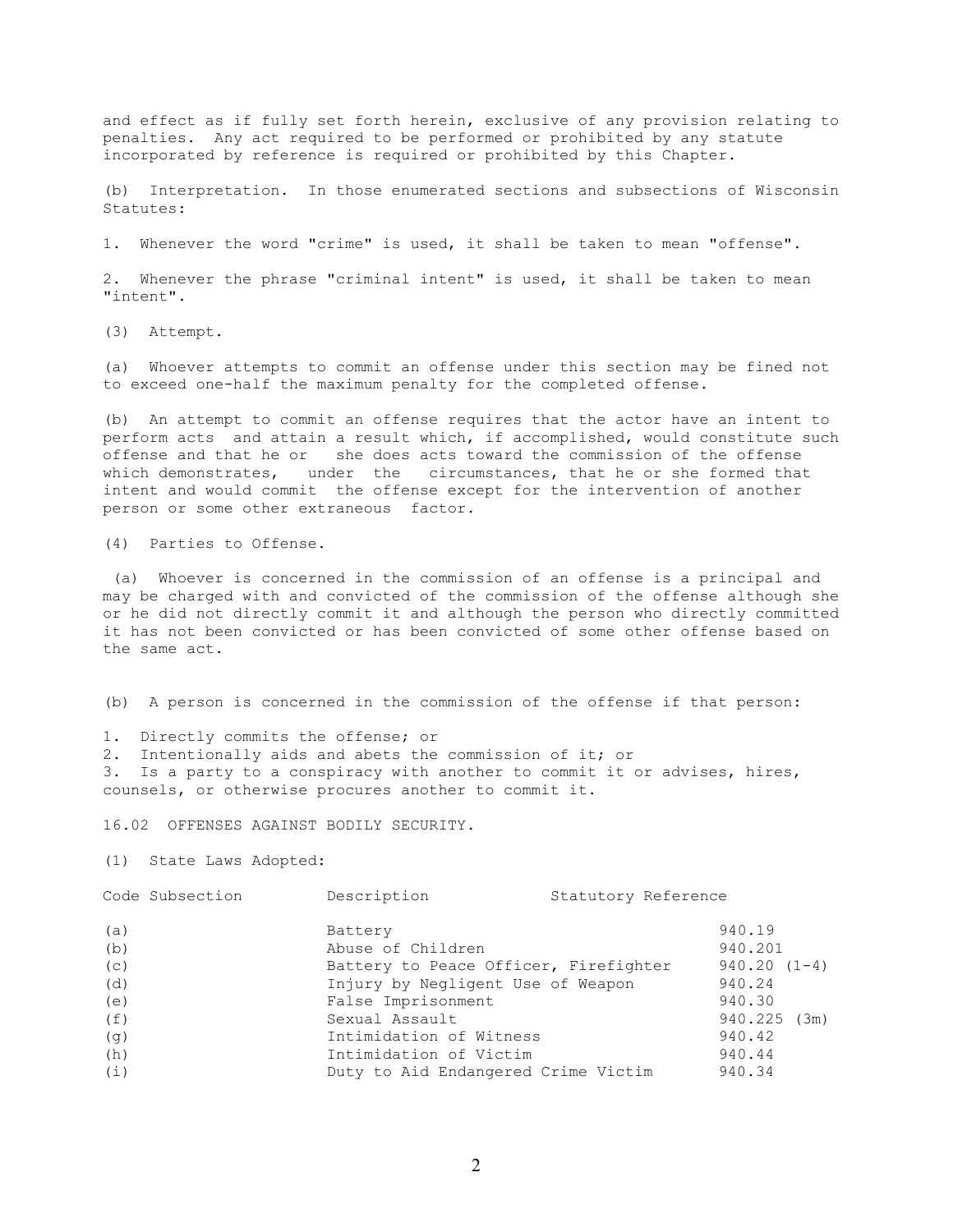16.03 OFFENSES AGAINST PUBLIC SAFETY AND WELFARE.

(1) State Laws Adopted:

| Code Subsection<br>Description<br>Statutory Reference                                      |                                           |
|--------------------------------------------------------------------------------------------|-------------------------------------------|
| (a)<br>Concealed Weapons License Regulations<br>Possession of Controlled Substances<br>(b) | $175.60(2g)$ and $(16)$<br>$961.41(3q)$ , |
| 66.0107(1)(bm) and (bn)                                                                    |                                           |
| 961.573<br>Possession of Drug Paraphernalia<br>(C)                                         |                                           |
| Abuse of Hazardous Substance<br>(d)<br>941.316                                             |                                           |
| Prescription Drugs<br>450.11(7)<br>(e)                                                     |                                           |
| Negligent Operation of vehicle<br>941.01<br>(f)                                            |                                           |
| Negligent Handling of Burning Materials<br>941.10<br>(g)                                   |                                           |
| Unsafe Burning of Buildings<br>941.11<br>(h)                                               |                                           |
| Interfering with or Failing to Assist in Firefighting<br>(i)                               |                                           |
| 941.12                                                                                     |                                           |
| 941.13<br>(j) False Alarms and Interference with Firefighting                              |                                           |
| (k) Reckless Use of Weapons                                                                | $941.20(1)$ , (2)                         |
| (1) Possession of Pistol by Minor<br>948.60                                                |                                           |
| 941.23<br>(m) Carrying Concealed Weapon                                                    |                                           |
| Carrying Handgun Where Alcohol Beverages Sold/Consumed<br>(n)                              |                                           |
| 941.237                                                                                    |                                           |
| Possession of Switchblade Knife<br>941.24<br>(0)                                           |                                           |
| 948.51<br>Hazing<br>(p)                                                                    |                                           |
| 941.35<br>Emergency telephone Call<br>(q)                                                  |                                           |
| Obstructing Emergency Personnel<br>941.37<br>(r)                                           |                                           |
| Carrying Firearms in Public Building<br>(s)<br>941.235                                     |                                           |
| Possession of Electronic Weapon<br>941.295<br>(t)                                          |                                           |
| Possession of Drug Paraphernalia<br>(u)                                                    | $961.573(1)$ , (2)                        |
| $961.574(1)$ , (2) $961.575(1)$ , (2)                                                      |                                           |

(2) Firearms and Ammunition; Discharge, Possession and Sale; Dangerous Weapons.

 (a) Discharging Firearms. No person except a sheriff, police officer or other law officer or state licensed detective, security guard or commercial guard or messenger who is properly attired in the uniform of his/her employer, shall fire or discharge any firearm, rifle, spring gun, or pneumatic pellet gun of any description. This subsection shall not apply to the discharge of a firearm if the actor's conduct is justified or had it been subject to criminal penalty, would have been subject to a defense described in Wis. Stats. § 939.45.

(b) Possession of Ammunition and Sale to Minors. No minor person under the age of 12 years shall have in her or his possession any ammunition for any spring gun, air gun, or pneumatic pellet gun unless accompanied by a parent, guardian, or any person 18 years of age or older.

(c) No person shall intentionally sell or give away any dangerous weapon as defined in Wis. Stat. s. 939.22(10) or any other firearm, rifle, spring gun, air gun or pneumatic pellet gun, or ammunition therefore, to any person under the age of 18 years unless such person is accompanied by a parent or legal guardian.

(d) No person under the age of 18 years of age shall have in her or his possession any dangerous weapon as defined in Wis. Stat. s. 939.32(10), or any other firearm, rifle or ammunition therefore, unless accompanied by his or her parent or legal guardian.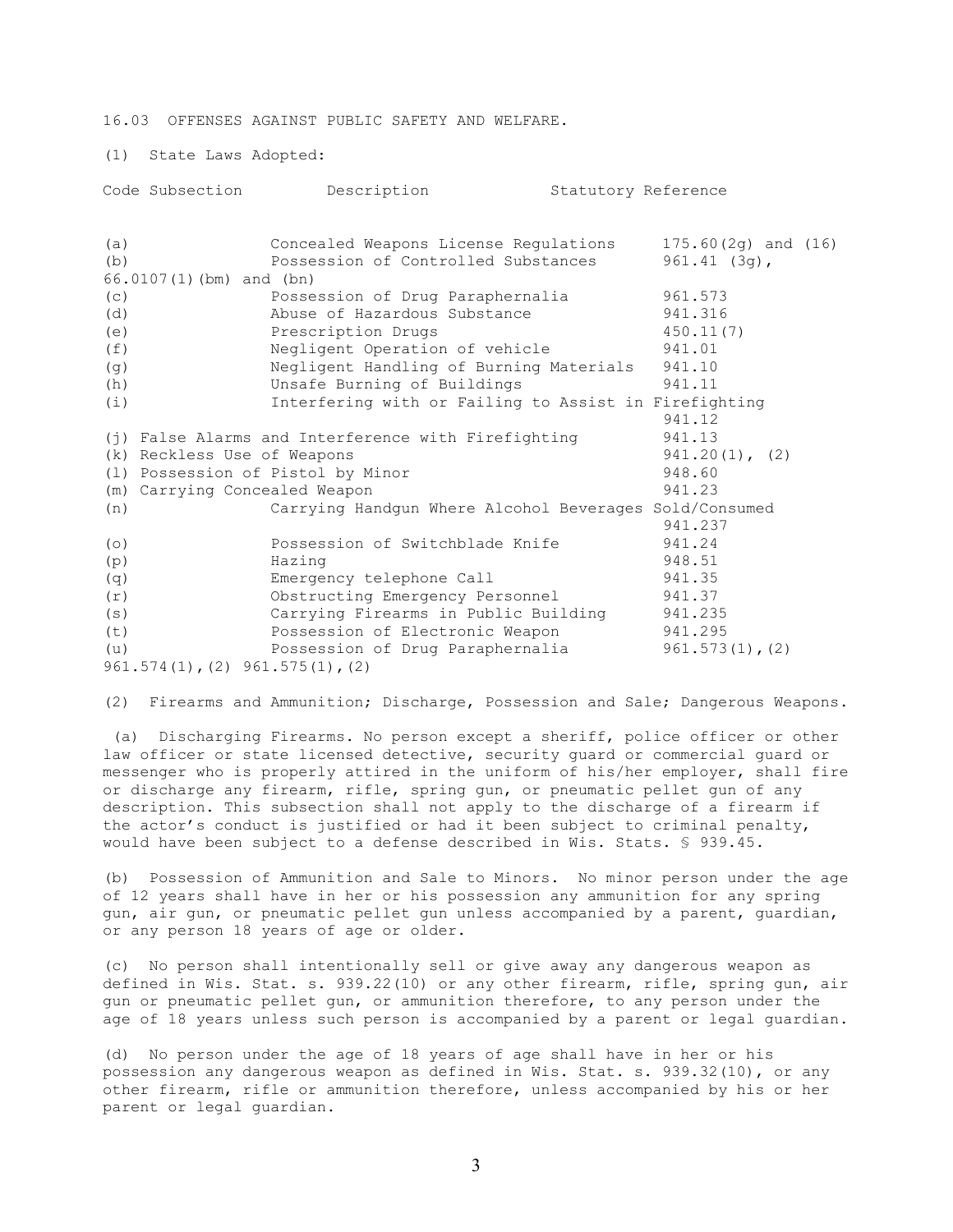(e) Supervised Ranges and Hunting within Town. This section shall not prevent the maintenance and use of duly supervised target ranges authorized by the Town Board, or any legal hunting or trapping activity authorized by state statutes.

(f) No person shall go armed with any of the following weapons within the Town unless exempt hereunder:

1. Nunchuk or Nunchaku. An instrument consisting of two or more sticks, clubs or rods connected by a rope, cord, wire or chain.

2. Churkin. A round throwing knife consisting of several sharp points protruding from a rounded disc.

3. Sucbai. A short length of wood or metal or similar material which when gripped in the hand protrudes on either side of the fist. Such prohibited instrument has spikes or short pointed protrusions from either end.

4. Brass Knuckles. A metal item worn on the hand through which the fingers are inserted; so made that in hitting with the fist compressed, great bodily harm is inflicted.

(g) No person may sell, possess, use or transport any bomb, hand grenade, projectile, shell or other container of any kind or character in which tear gas or similar substance is used or placed for use to cause bodily discomfort in the Town. The exemption provided for in Wis. Stat. s. 941.26(3) and 941.26(4)(a) shall apply to this provision.

(h) No person shall use or attempt to use any device or instrumentality in a manner which, by reference to the circumstances surrounding the use, is calculated to or is likely to produce great bodily harm.

1. Exemption. The prohibitions expressed in paragraph (h) of this section shall not apply to any law enforcement officer involved in an official course of conduct or if the actor's conduct is justified or had it been subject to criminal penalty, would have been subject to a defense described in Wis. Stats. § 939.45.

2. The prohibitions expressed in paragraph (f) of this section shall not apply to any law enforcement officer implementing the provisions of paragraph (j) of this section.

(j) Disposal.

1. Any item involved in an offense under section (h) above shall be seized and held for evidentiary purposes until any prosecution for such offense is finally completed. All items seized for offenses under section (f) or (g) shall be deemed contraband and either retained for appropriate public purpose by the police department or disposed of in a manner appropriate to the nature of the item. In no event shall such items be returned to the person from whom seized.

2. Any item seized for an offense under sections (a), (b), (c), (d) or (h) may be returned by the police department to its rightful owner after having made reasonable efforts to notify all persons who have or may have an interest in the item. Where practical, Wis. Stat. s. 968.20(2) and (3) shall apply. If the rightful owner fails to claim the item within 20 days after the said prosecution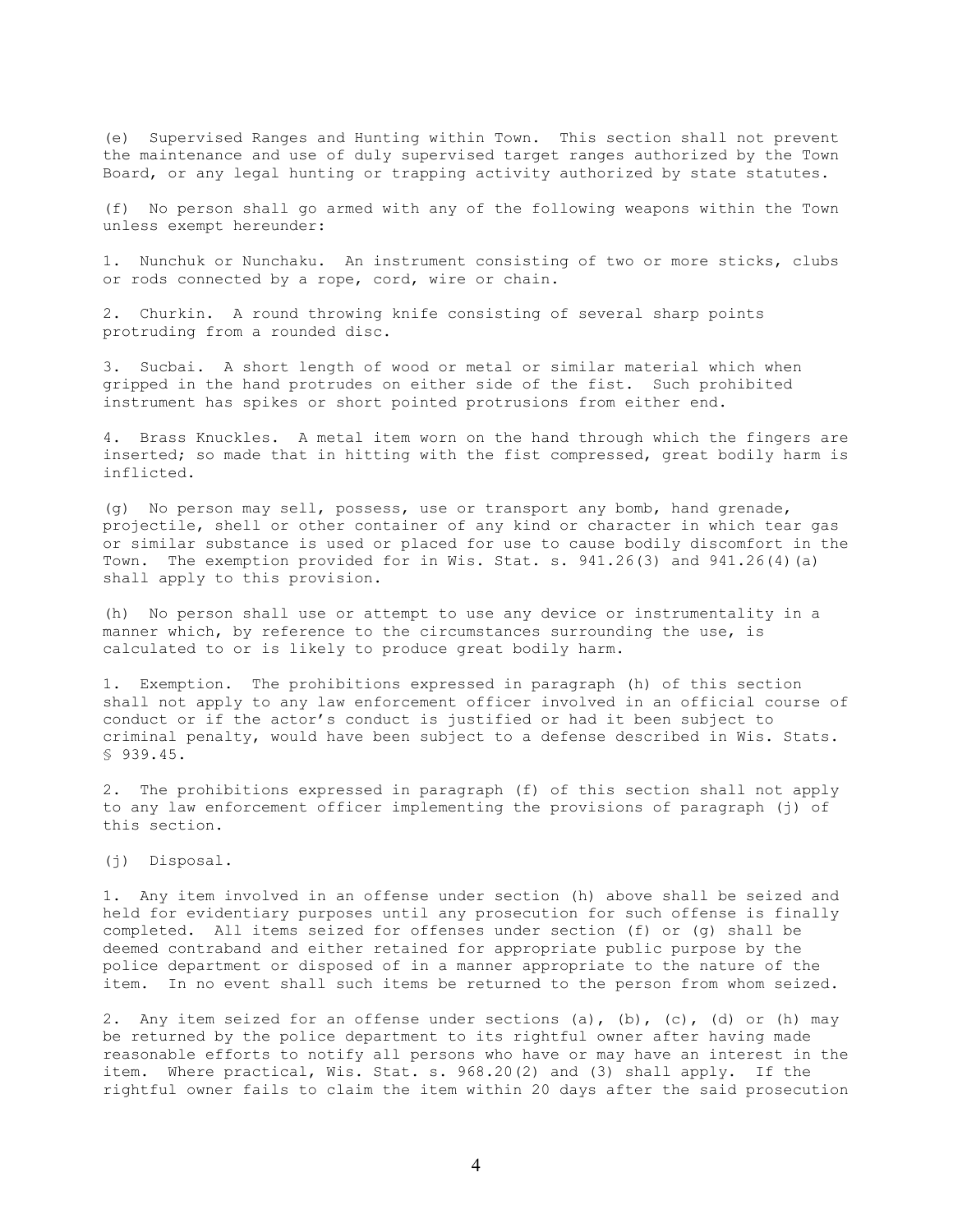is finally completed the police department shall dispose of as with other unclaimed property.

(3) Throwing or Shooting Arrows, Stones and Other Missile Prohibited. No person shall throw, shoot or swing any dangerous weapon as defined in Wis. Stat. s. 939.22(10) or any other object, arrow, stone, snowball, or other missile or projectile, by hand or by any other means at any other person or at, in, or into any building, street, sidewalk, trail, alley, highway, park, playground, or other public place within the Town, provided, however, that this section shall not apply to a person using said weapon or object on private property under the person's control when such use endangers no other person or infringes upon no other person's property. Nothing in this paragraph shall prohibit lawful bow hunting according to state statutes.

(4) Fireworks Regulated.

(1) It is unlawful for any person to sell, expose or offer for sale, use, keep, discharge or explode any firecrackers, blank cartridges, toy pistols or cannons, toy canes or cannons in which explosives are used, contrivances using explosive caps or cartridges, sparklers, display wheels, the type of balloon which requires fire underneath to propel the same, torpedoes, sky rockets, Roman candles, aerial salutes, American or Chinese bombs or other fireworks of like construction, or any fireworks containing any explosive or flammable com- pound, or any tablets or other devices commonly used and chlorates, oxalates, sulphides of lead, barium, antimony, arsenic, mercury, nitroglycerine, phosphorus or any compound containing any of the same or other modern explosives, within the Town of Townsend, except as hereinafter provided.

(2) Nothing herein contained shall prohibit the use of fireworks other than those prohibited by Subsection (6) for pyrotechnic displays given by public authorities, fair associations, amusement parks, park boards, civic organizations or groups of individuals that have been granted a permit for such display by the Fire Chief. The Fire Chief may require an indemnity bond with good and sufficient sureties for the payment of all claims that may arise by reason of injuries to person or property from the handling, use or discharge of fireworks under such permit. Such bond, if required, shall be taken in the name of the Town of Townsend, and any person injured thereby may bring an action on the bond in his own name to recover the damage he has sustained, but aggregate liability of the surety to all persons shall in no event exceed the amount of such bond. The bond, if required, together with a copy of the permit, shall be filed in the office of the Town Clerk.

(3) Nothing herein contained shall prohibit the use or sale of blank cartridges for circus or theatrical purposes, or signal purposes in athletic contests or sports events, or use by militia, police or military organizations; nor the use or sale of colored flares or torpedoes for railway, aircraft, or highway signal purposes.

(4) Nothing in this section shall be construed to prohibit any resident wholesaler, dealer or jobber from selling fireworks other than those prohibited by Subsection (6) at wholesale, but only when the same are shipped or delivered directly outside of the state of Wisconsin or to an organization or group granted a permit under Subsection (2).

(5) The following provisions shall apply to places where fireworks are stored or handled: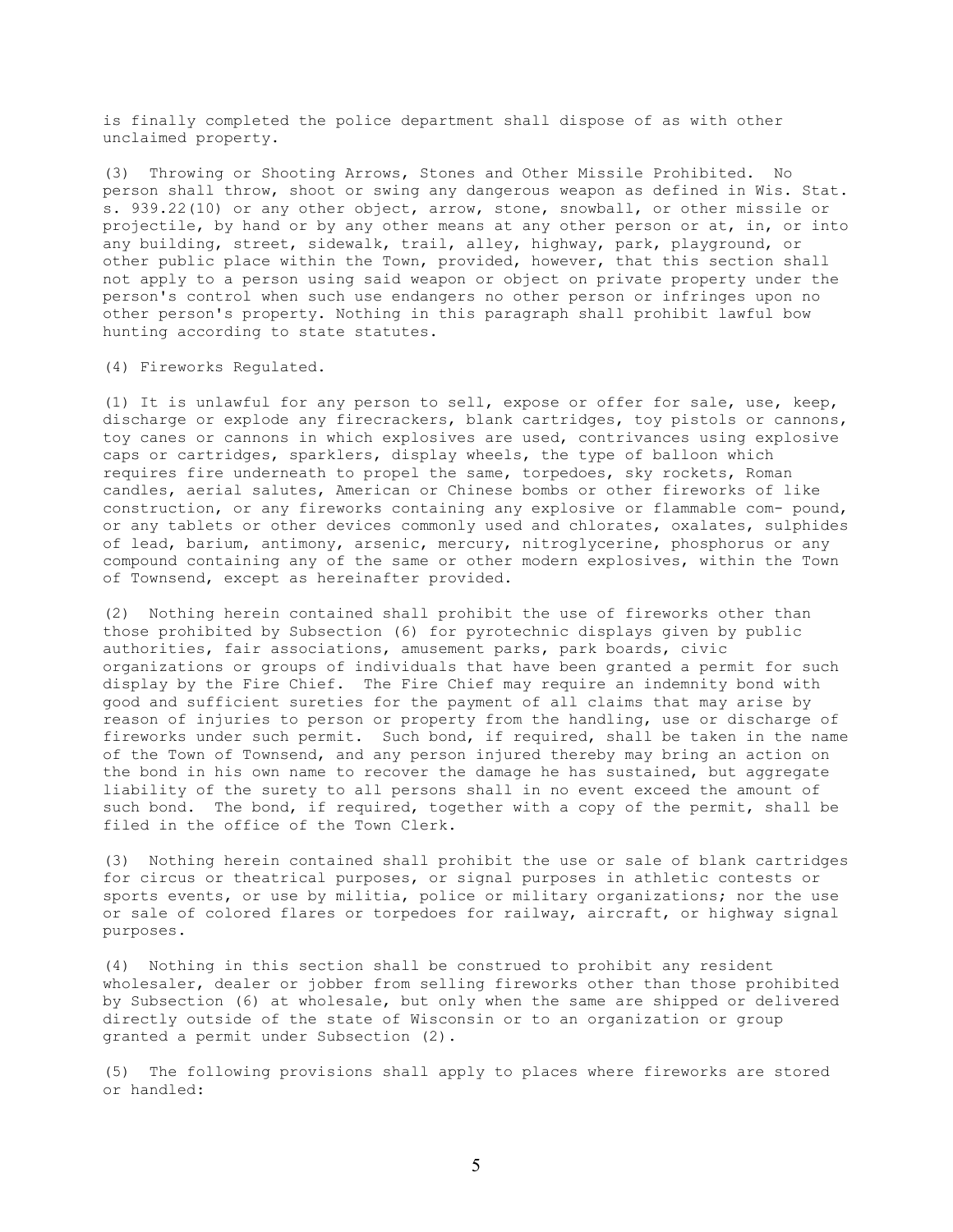(a) Such premises shall be equipped with fire extinguisher approved by the Fire Chief or Chief Engineer of the Fire Department in the community in which such premises are located;

(b) Smoking shall be prohibited where fireworks are stored or handled;

(c) It is hereby made the duty of every wholesaler, dealer or jobber keeping, storing, or handling within the Town of Townsend fireworks of any description to notify the Fire Chief immediately of the receipt of such fireworks, or the removal thereof from one location to another, and the location where such fireworks are stored. No such fireworks shall be stored in any building used for dwelling purposes or in any building situated within fifty (50) feet of any building used for dwelling purposes, or in places of public assemblage, or within fifty (50) feet of any gasoline pump, gasoline filling station or gasoline bulk station, or any building in which gasoline or volatile liquid is sold in quantities in excess of one (1) gallon.

(6) Under no circumstances shall any person sell, keep for sale, manufacture or bring into the Town of Townsend for use therein any fire balloon, mortars or cannon, or any explosive caps or cartridges, any Chinese firecrackers more than two (2) inches in length or more than three-eights (3/8) inch in diameter (outside measurements of container), or any article containing a compound of mercury or yellow phosphorus.

(7) A parent or legally appointed guardian of any minor who shall knowingly permit such minor to purchase or have in his possession or to discharge any fireworks forbidden by this section shall be deemed to have violated this section and such parent or guardian shall be personally liable for any damage caused by such possession or discharge of fireworks.

(8) The Town Board, police officers, and fire officers, are charged with the duty of enforcing this section within the limits of the Town of Townsend.

(9) The prohibitions and penalties provided in this section shall not apply to toy pistols, toy canes, toy guns or other devices in which paper caps manufactured in accordance with the United States Interstate Commerce Commission regulations for packing and shipping of toy paper caps are used or to toy pistol paper caps so manufactured, the sale and use of which shall be permitted at all times.

(10) The prohibitions and penalties provided in this section shall not apply to:

(a) Gold Star producing sparklers on wires which contain no magnesium, chlorate or perchlorate, and;

(b) Toy snakes which contain no mercury, the sale and use of which shall be permitted at all times.

(11) Any person who shall violate any provision of this section shall be subject to a fine of not less than \$10. or more than \$100. plus appropriate surcharges. Each day on which such violation continues shall constitute a separate and distinct offense.

(5) Blasting. It shall be unlawful to blast within the Town of Townsend unless the person or firm desirous of blasting first secures a permit from the Town Clerk and pays a permit fee of two dollars and fifty cents (\$2.50) and provides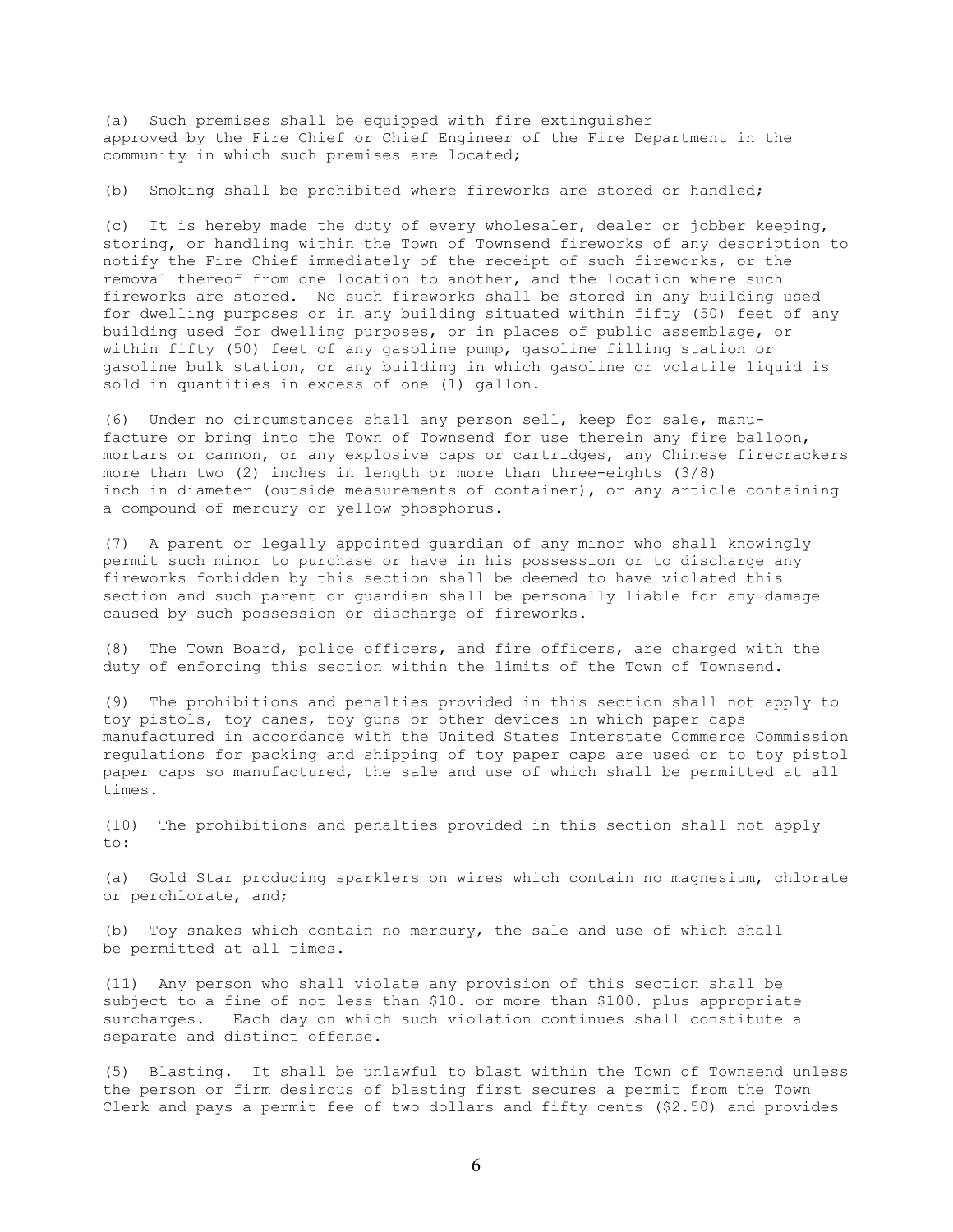notice to the Chief of Police and Fire Chief of the date, time and location of such blasting.

(6) Unlawful Purchase or Possession of Laser.

1. Definition

(a) "Laser" means any laser pen, laser pointer, laser style flashlight or laser units of the following types: A Helium Neon (HeNe) laser which operates at wavelength of 832.8 nMe with a mandated power limit of 5mW. Said lasers are considered a Class 2 laser with the potential for eye injury. Or a diode laser which typically operates at a wavelength of 670 nMe (although others are possible) with a power source providing 5mW. Said lasers are considered Class 3a lasers, with the potential for eye injury.

(b) "Direct supervision" means that the parent or legal guardian must be in such a position as to be able to visually monitor and physically control the behavior of the minor in question.

2. No person under 18 years of age may do any of the following:

(a) Purchase or attempt to purchase any laser.

(b) Possess, except while under direct supervision of said minor's parent or legal guardian, any laser.

(c) Falsely represent his or her age for the purpose of receiving any laser.

3. No person shall sell, give or otherwise transfer a laser unit to any person under the age of 18 years who is not under the direct supervision of their parent or legal guardian at the time of the transfer.

4. Unlawful use of a Laser. It shall be unlawful for any person, to focus, point or shine a laser beam directly or indirectly on another person or animal in such a manner as is intended to harass, intimidate, threaten or annoy said person or animal. Sworn Police Officers, working in their legal capacity, are exempted from the provisions contained in this section.

5. Penalty. Whoever shall violate this Chapter shall be subject to a fine of not less than \$10. or more than \$100. plus appropriate surcharges.

(8) Dangerous Animals Regulated.

(a) Prohibitions. No person shall harbor keep or maintain within the Town of Townsend any animal determined to be a dangerous animal except as provided under this section.

(b) Definitions.

(1) Dangerous Animal. Any animal that, without provocation, attacks or bites or has attacked or bitten a human being or domestic animal or has without provocation and off the property of its owner, chased, confronted or approached a person in a menacing fashion that would put a reasonable person in fear of attack or any animal owned or harbored primarily or in part for the purpose of animal fighting or any animal trained for animal fighting.

7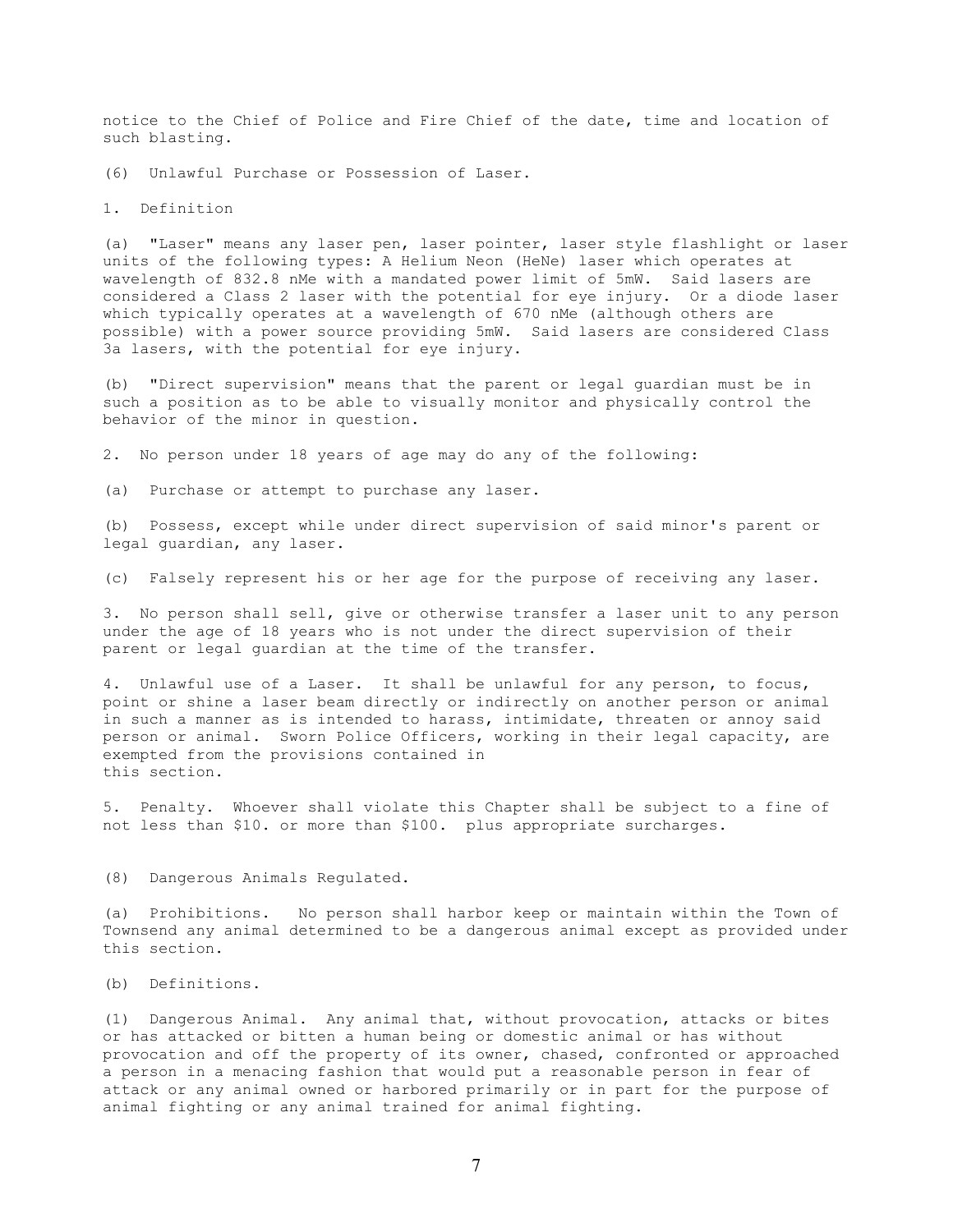(2) Provocation. Teasing, tormenting, abusing or assaulting an animal or attacking a person or acting in an overtly threatening manner suggesting the possibility of imminent attack toward a person that could reasonably be expected to cause an animal to react in a protective fashion.

(c) Enforcement.

(1) Enforcement officers. This section may be enforced by any duly sworn law enforcement officer, humane officer, or animal control officer authorized to enforce Town ordinances.

(2) Procedure.

a. Any animal determined, with probable cause, to be dangerous within the Town of TOwnsend shall be impounded according to the procedure set forth under Wis. Stats. §§ 173.13 and 173.21(1)(b). The Chief of Police or his or her designee shall make a written determination whether the animal should be destroyed, removed from the Town or be released subject to restrictions. A copy of said determination shall be sent by certified mail to the owner's last known address. The determination shall clearly state that an appeal of the determination may be had by filing written notice with the Police Department within five (5) business days of receipt of the determination. No animal shall be released unless the owner consents in writing to abide by the determination upon which the determination shall be considered final. If no appeal is filed, the determination becomes final. Violation of a final determination shall be considered a violation of this ordinance.

b. All appeals shall be heard by the Town Board which may affirm, reverse or modify the determination by a majority vote of the members present.

c. If the animal is not claimed or the owner cannot be located or refuses delivery of the determination, disposition of the animal shall be determined under Wis. Stats. § 173.23.

(3) Any person violating this ordinance may be required to forfeit not less than \$50.00 nor more than \$500.00."

(9) Unlawful 911 Calls.

(a) No person shall intentionally call the 911 emergency telephone number for any purpose other than to report an actual emergency or a good-faith belief that an emergency exists, may exist or may soon exist.

(b) An "emergency" under this subsection refers to circumstances under which an immediate response by public safety or emergency medical personnel is reasonably required to address situations involving bodily harm or life threatening illness or condition or property damage or loss occasioned by a potential violation of the law or other similar circumstances reasonably requiring an emergency response.

(c) Any person found in violation of paragraph (a) shall be subject to a forfeiture not less than \$25, nor more than \$1,000.

(10) Possession of Marijuana, and other substances prohibited.

(A) Possession of Marijuana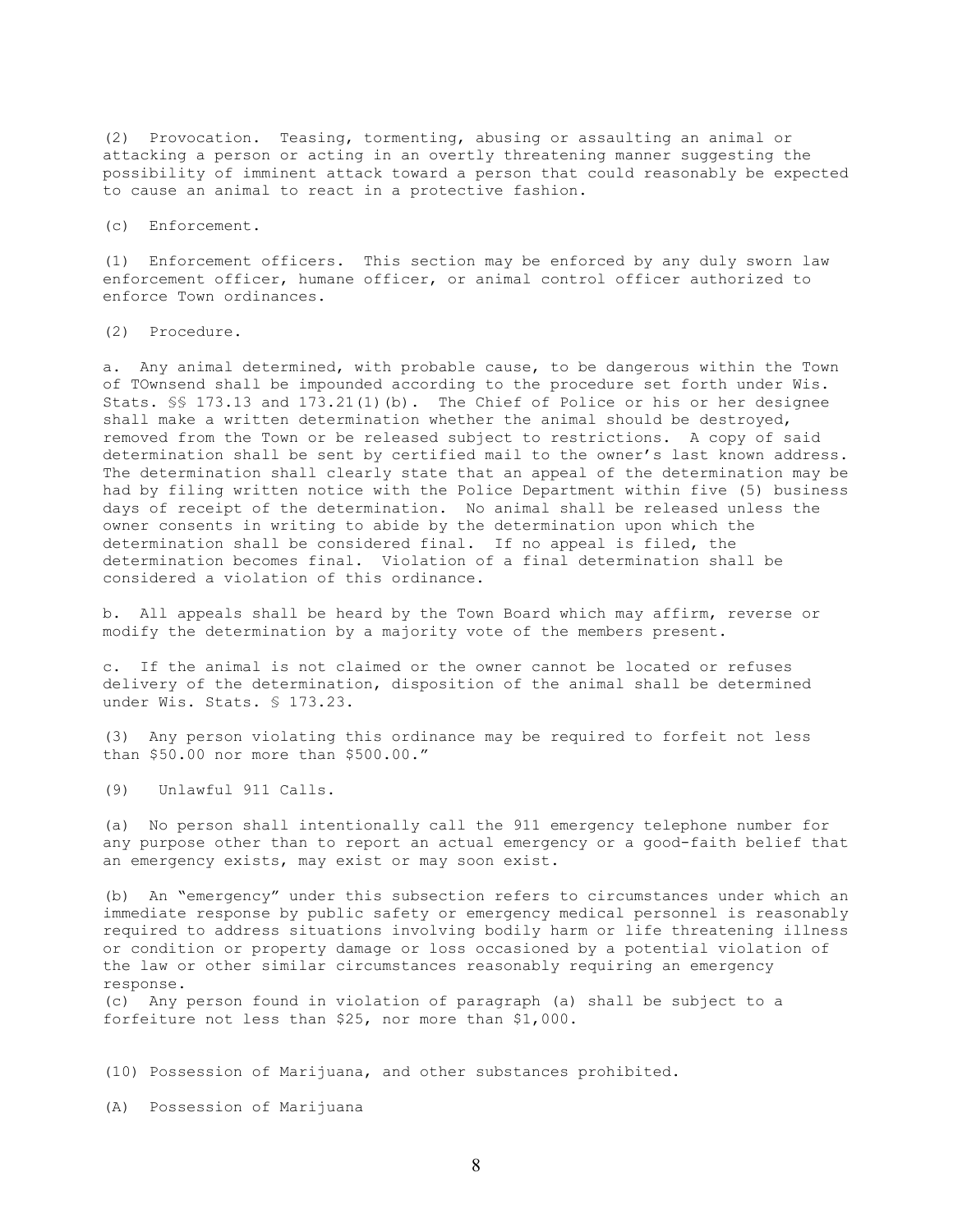- (a) Definition: Marijuana means all parts of the plant cannabis sativa L., whether growing or not; the seeds thereof; the resin extracted from any part of the plant; and every compound, manufacture, salt, derivative, mixture, or preparation of the plant, its seeds, or its resin.
- (b) It shall be unlawful for any person to possess, deliver, sell, or use marijuana or a marijuana derivative. This section shall include but not be limited to those persons who possess, deliver, sell, or use marijuana or a marijuana derivative in any amount and shall include those persons who are charged under this section for a first offense.
- (c) Any person who shall violate any provision of this section shall, upon conviction, be subject to a forfeiture of \$50.00. Any person convicted of a second or subsequent offense under this section shall be fined an amount up to twice that otherwise authorized.
- (d) This section shall not apply to a person who has obtained or possesses marijuana directly from or pursuant to a valid prescription or order of a practitioner while acting in the course of his professional practice. However, the burden of proof to prove such is on the person claiming it.
- (B) Possession, Use, and Sale are illegal. It shall be illegal for any person to use, possess, purchase, attempt to purchase, sell, publically display for sale, or attempt to sell, give, or barter any one or more of the following chemicals whether under the common street or trade names of "Spice", "K2", "Genie", "Yucatan", "Fire", "Fake", or "New" marijuana or by any other name, label, or description:
	- (a) Salviadivinorum or salvinorum A; a;; parts of the plant presently classified botanically as salvia divinorum, whether growing or not, that the seeds thereof; any extract from any part of such plant, and every compound, manufacture, salts, derivative, mixture, or preparation of such plant, its seeds, or extraxts:
	- (b) (6aR, 10aR)-9-(hydroxymethyl)-6, 6dimethyl-3-(2methyloctan-2 yl)6a,7,10,10a-tetrahydrobenzo[c]chromen-1-01 some trade or other names: HU-210:
	- (c) 1-Pentyl-3-(1-naphthoyl) indole-some trade or other names: JWH-018\spice:
	- (d) 1-Butyl-3-(1naphthoyl) indole-some trade or other names JWH-073:
	- (e) 1-(3{trifloromethylphenyl}) piperazine-some trade or other names:TFMPP;
	- (f) Or any other similar structural analogs.
- (C) Medical or Dental use allowed. Acts otherwise prohibited under this subsection shall not be unlawful if done by or under the direction or prescription of a licensed physician, dentist, or other medical health professional authorized to direct or prescribe such acts, provided that such use is permitted under state and federal laws.
- (D) Penalties. Any person violating this section shall be subject to a forfeiture of \$100. Any person convicted of a second or subsequent offense under this section may pay a fine of up to twice that otherwise authorized.

16.04 OFFENSES AGAINST PUBLIC AND PRIVATE PROPERTY.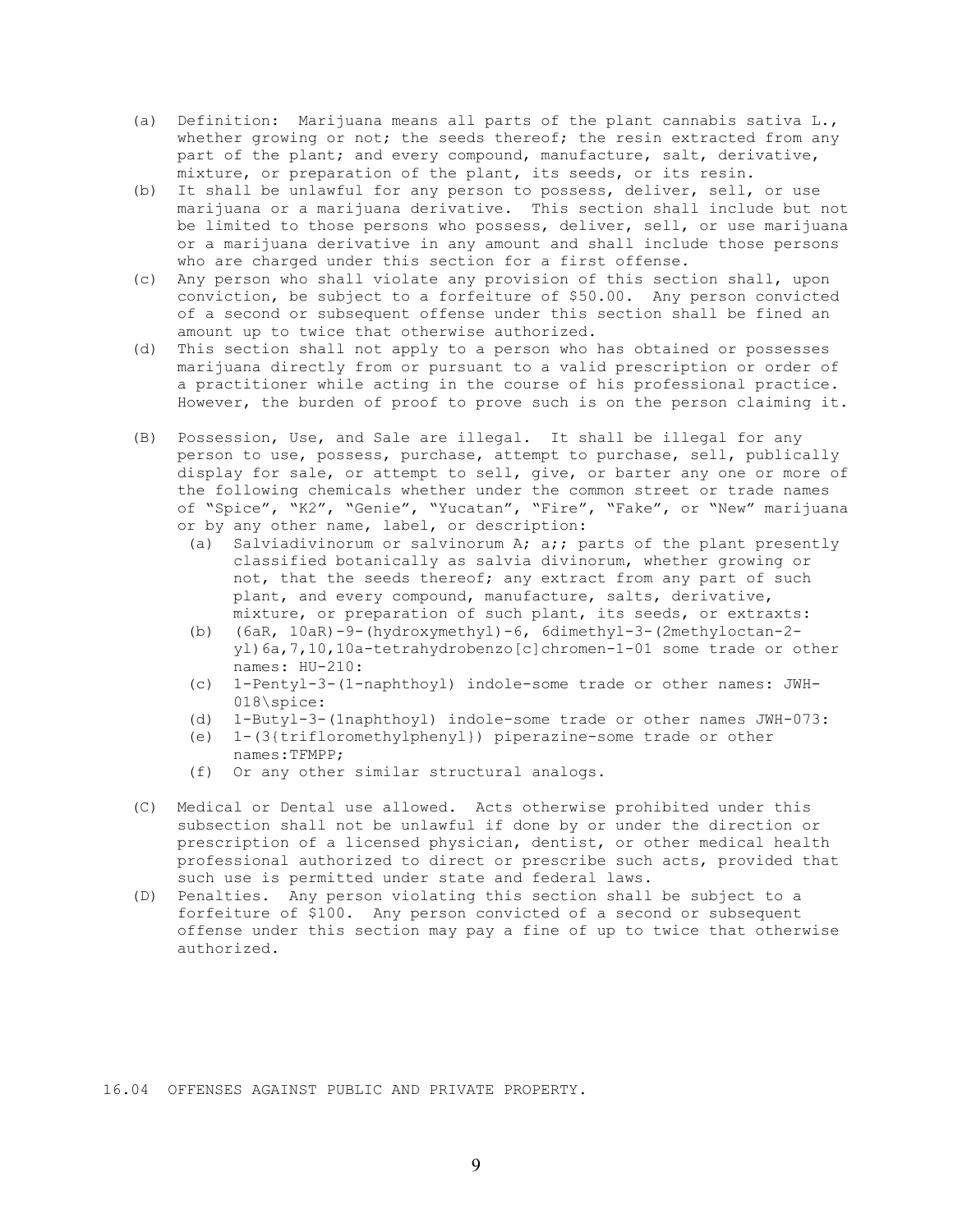(1) State Laws Adopted:

Code Subsection Description of Violation Statutory Reference

| (a)<br>(b) | (Criminal) Damage to Property<br>Theft                                          | 943.01<br>943.20 |
|------------|---------------------------------------------------------------------------------|------------------|
| (C)        | Fraud on Hotel or Restaurant Keeper                                             | 943.21           |
| (d)        | Issue of Worthless Check                                                        | 943.24           |
| (e)        | Receiving Stolen Property                                                       | 943.34           |
| (f)        | Credit Card Crimes                                                              | 943.41           |
| (q)        | Retail Theft                                                                    | 943.50           |
| (h)        | Theft of Library Material                                                       | 943.61           |
| (i)        | Graffiti                                                                        | 943.017          |
| (j)        | Removing or Damaging Encumbered Real Property                                   | 943.26           |
| (k)        | Theft of Cellular Telephone Service                                             | 943.455          |
| (1)        | Theft of Cable Television Service                                               | 943.46           |
| (m)        | Theft of Satellite Cable Programming                                            | 943.47           |
| (n)        | Obtaining Telecommunications Service by Fraud                                   | 943.45           |
| (0)        | Entry into Locked Vehicle                                                       | 943.11           |
|            | (p) (Criminal) Trespass to Land                                                 | 943.13           |
|            | (q) (Criminal) Trespass to Dwelling                                             | 943.14           |
|            | (r) Operating Vehicle Without Owner's Consent                                   | 943.23           |
|            | (s) Alteration of Property Identification Marks                                 | 943.37           |
|            | (t) Forgery                                                                     | 943.38           |
|            | (u) Theft from a Coin Box                                                       | 943.125          |
|            | (v) Entry into a Construction Site or into a Locked Building, Dwelling, or Room |                  |
|            |                                                                                 | 943.15           |

(2) Loitering.

(a) A person commits a violation if he or she loiters or prowls in a place, at a time, or in a manner not usual for law abiding individuals under circumstances that warrant alarm for the safety of persons or property in the vicinity. Among the circumstances which may be considered in determining whether such alarm is warranted is the fact that the actor takes flight on appearance of a peace officer, refuses to identify him or her self, or manifestly endeavors to conceal him or her self or any object. Unless flight by the actor or other circumstances make it impractical, a peace officer shall prior to any arrest for an offense under this section afford the actor an opportunity to dispel any alarm which would otherwise be warranted, by requesting the actor to identify him or her self and explain the presence and or conduct. No person shall be convicted of an offense under this section if the police officer did not comply with the preceding sentence, or if it appears at trial that the explanation given by the actor was true and if believed by the peace officer at the time would have dispelled the alarm.

(b) Prohibited Daytime Loitering by Minors (1) It is unlawful for any minor under the age of 18 years who is subject to compulsory education to loiter, congregate, wander, stroll, stand, play or be in or upon the public streets, highways, roads, alleys, parks, playground, or other public grounds, public places, public buildings, places or amusement, eating places, vacant lots, or any unsupervised place during hours of required school attendance. Unless flight by the actor or other circumstances make it impractical, a peace officer shall, prior to any arrest for an offense under this section, afford the actor an opportunity to dispel any alarm which would otherwise be warranted, by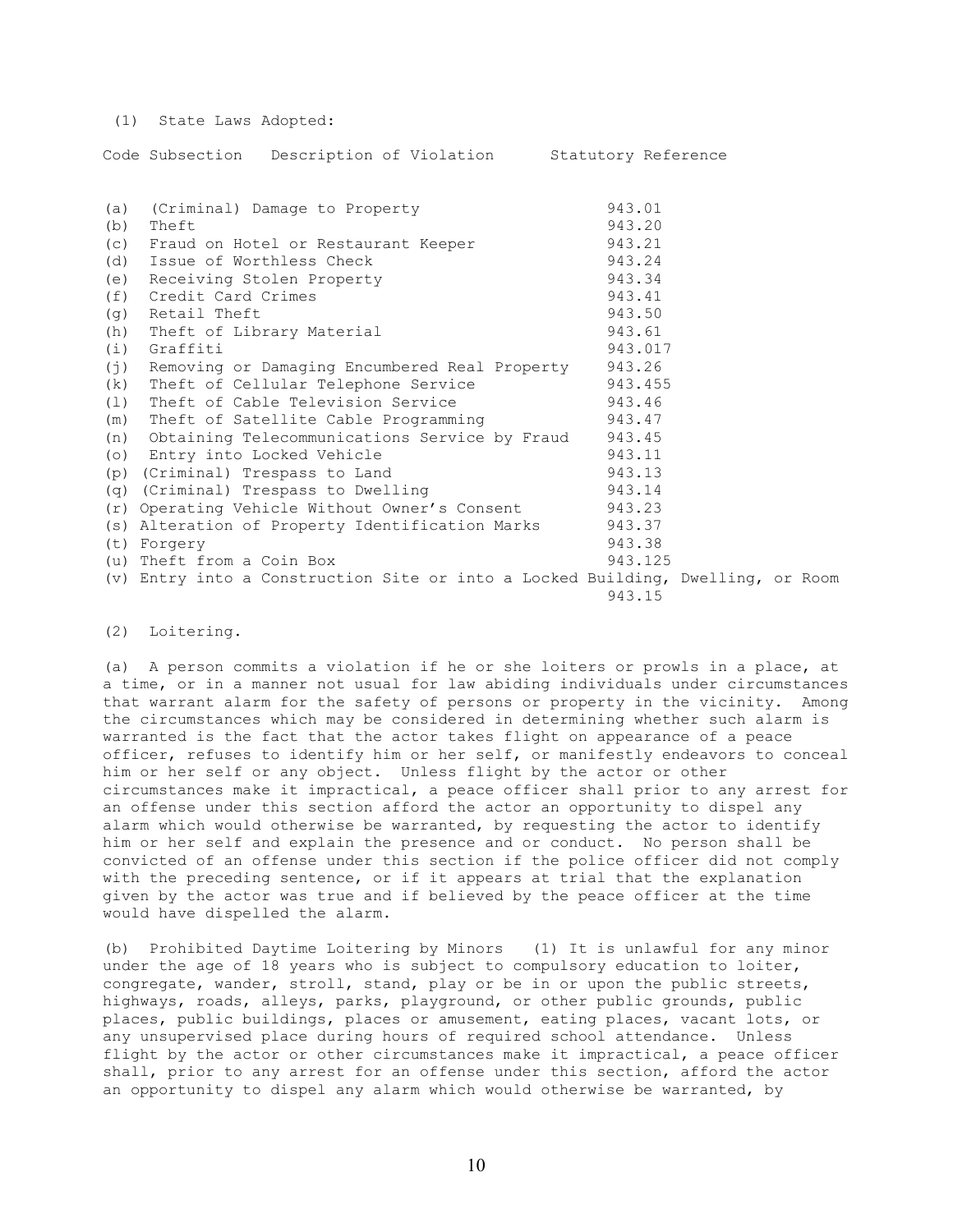requesting the actor to identify him or her self and explain their absence from school, class or other conduct. Additionally, this section does not apply:

(a) When the minor is accompanied by his or her parent, guardian or other adult person having the care or custody of the minor; or

(b) When the minor is on an emergency errand directed by his or her parent or guardian or other adult person having care or custody of the minor; or

(c) When the minor is going or coming directly from or to his or her place of gainful employment, or to or from a medical appointment; or

(d) To students who have permission to leave school campus for lunch or for school related activities and have in their possession a valid, school issued, off- campus permit.

(3) Littering Prohibited.

(a) Generally. No person shall throw any glass, rubbish, waste, or filth upon the streets, alleys, highways, public parks, or other property of the Town or upon any private property not owned by her or him or upon the surface of any body of water within the Town.

(b) Handbills and Directories.

1. The Town Board of the Town of Townsend finds and declares that posting and distributing handbills in the manner prohibited by this subsection constitutes a nuisance through the defacement of public property and private property and creation of litter. Unwanted telephone books have further become a source of public nuisance by creating waste and litter and a burden upon taxpayers for the cleanup, recycling and disposal of unwanted books.

2. The following terms shall have the meanings indicated:

(a) "Directory" means a publication that lists and publishes the names, addresses and telephone numbers of telephone customers or the advertisements, products or services of businesses or professional firms. (b) "Handbill" means any printed or written matter, poster, lawn sign, sample circular, leaflet, pamphlet, paper, booklet, printed matter of literature, bumper sticker, decal or similar matter. (c) "Person" means any natural person, firm, partnership, association,

corporation, company, public utility or organization of any kind. (d) "Public place" means any street, sidewalk, alley, public way, public park, public square, public space, public grounds or public building.

3. No person shall:

a. Leave any handbill or directory upon a public place within the Town of Townsend. This provision shall not be construed as prohibiting the direct distribution of handbills or directories to persons willing to accept them or to the authorized delivery of directories to governmental offices.

b. Affix any handbill to any lamppost, public utility pole, street sign, traffic sign, bus shelter, tree or upon any public structure or public building except for bulletin boards or kiosks provided by the Town for such purpose. If the Town provides a bulletin board or kiosk for limited purposes handbills posted inconsistent with such purpose shall be deemed in violation of this subsection.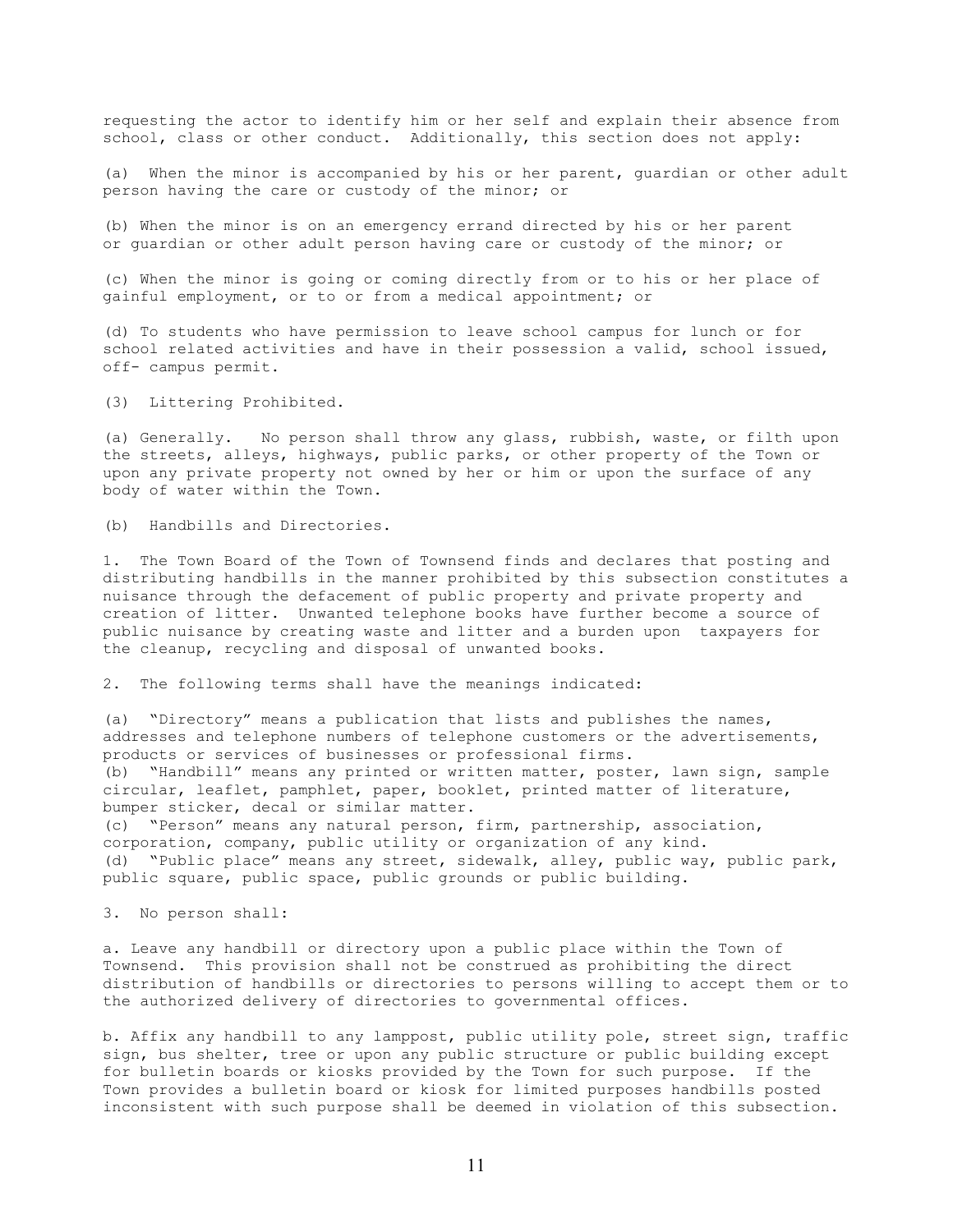c. Leave any handbill or directory upon any private property which is conspicuously uninhabited or vacant.

d. Leave any handbill upon private property if requested by the owner or any person in control of the property not to do so or if there is posted on the property in a conspicuous place near the entrance a sign bearing the words "No Trespassing," "No Peddlers or Agents," "No Advertising," "No Soliciting" or any similar notice indicating that the occupants of the property do not desire to have any handbills left upon the property. This prohibition shall not be construed as prohibiting the delivery of any handbill delivered through the United States Postal Service.

e. Leave any handbill on property where handbills may be left under this subsection in a manner that permits the handbill to be carried away by the elements.

f. Leave any directory or hand bill further than ten (10) feet from the gateway leading to, or entranceway of any residential, commercial or public structure except when delivery is made in a manner specifically requested by the owner of occupant of the property, or as such access to the structure is obstructed or other delivery is necessary to protect the health and safety of the party delivering the directory. This subparagraph shall not apply to deliveries through the United States Postal Service.

g. Place a handbill on any motor vehicle.

h. Distribute a directory without an accompanying notice conspicuously displayed informing the recipient of the manner in which they may contact the distributor by toll-free telephone call, U.S. mail or electronic mail to discontinue receiving the directory and that such notice shall discontinue the delivery of directories for a period of three (3) years. Upon receipt of such notice from a recipient, no directory shall be distributed for a period of three (3) years.

(4) Unlawful Trespass on Private Property.

 (a) It shall be unlawful for any person to enter or remain on any property of another or to enter or remain in any building of another after having been notified by the owner or occupant not to enter or remain on such premises.

(b) It shall be unlawful for any person to permit any animal belonging to him or her, or under his or her control, to trespass upon the property belonging to another person without the permission of the lawful owner or occupant.

(c) It shall be unlawful for any person to enter or remain on any property of another in any district zoned for residential use and upon which a single-family or two-family dwelling is located without the expressed or implied consent of the owner, owner's agent or lawful occupant of said property or dwelling. This subsection (c) shall not apply to the following persons, however, these exceptions shall not be construed to repeal the right of any person to limit access to his or her property under subsection (a) of this section.

(1) Owners, owner's agents or occupants of adjacent property.

(2) Messengers, delivery persons, postal workers, utility workers, governmental employees, or other such persons customarily allowed to enter private property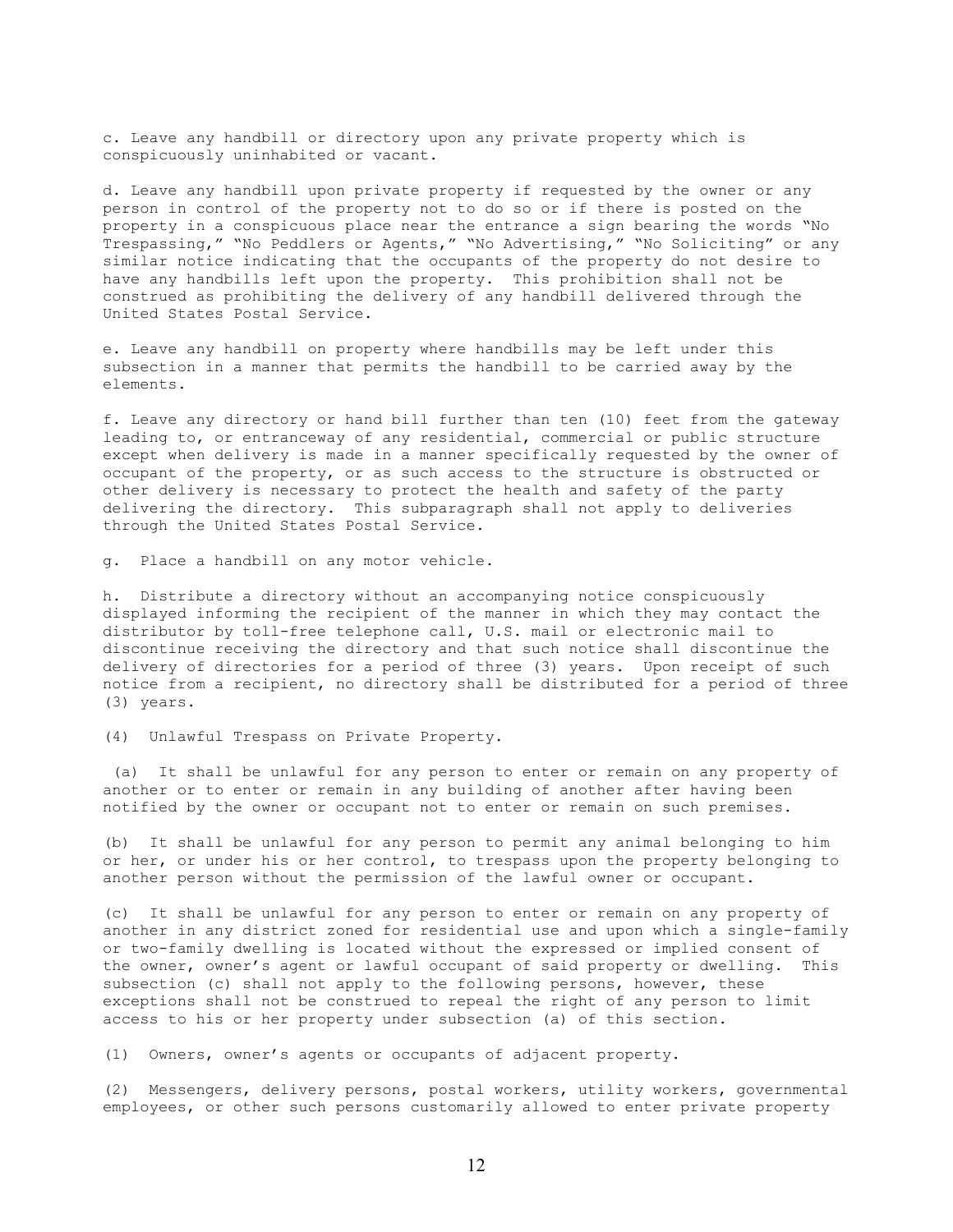in furtherance of the performance of specific, lawful, bona fide governmental functions or other services to the property or its owner, owner's agent or occupants.

 (3) Any person entering for the purpose of making direct contact with the owner, owner's agent or occupant of said property or dwelling for any lawful purpose. Any such person shall remain on the property only as long as necessary to make such contact and shall vacate the premises immediately if it reasonably appears that contact cannot be made at that time or any contact with the owner, owner's agent or occupant is discontinued.

(5) Fraud on Taxicab or Bus Driver. Whoever having obtained any transportation or other service from any taxicab or bus driver, intentionally absconds without paying for such transportation or other service is guilty of violation of this section and is subject to a penalty as provided in s. 30.04 of this Code.

(6) Unlawful Use of Bicycle. No person shall take or operate any bicycle or other non-motorized vehicle without the consent of the owner. For the purpose of this ordinance, vehicle shall be as defined in Wis. Stat. s. 340.01.

(8) Unlawful Operation of Skateboards, Skates and Play Vehicles. It shall be unlawful for any person to operate, cause to be operated or ride a coaster, skateboard, in-line skates, roller skates, roller skis or other play vehicle in any of the following places:

(a) On any sidewalk or trail in a commercial or business district.

(b) On any public property where signs are posted prohibiting such use.

(c) On private property (open to the public) where signs are posted prohibiting such use, unless written permission has been given by the owner, lessee or person in charge of the property.

(9) Obstructing Streets & Trails Prohibited.

(a) Definitions. As used in this section, the following terms shall have the following meanings, unless the context clearly indicates that a different meaning is intended:

 1. Loiter. To sit, stand, loaf, lounge, wander, or stroll in an aimless manner or to stop, pause, or remain in an area without specific, lawful purpose.

 2. Nuisance. Conduct which prevents or obstructs the exercise of rights of passage or travel by another in or about any public street, trail, bridge, or public ground located in the Town.

 3. Obstruct. Interference with travel by any means including, but not limited to, standing on the part of the street, trail, bridge, or public ground that is fit and intended for travel or passage, or placing any vehicle or any other object whatsoever on such area so as to prevent travel or passage.

 4. Trail. Any trail owned or maintained by the Town or any County, State, or Federal agency. The term shall not include sidewalks, trails or walkways on private property and shopping centers, apartment complexes, and office building sites or any other private property.

13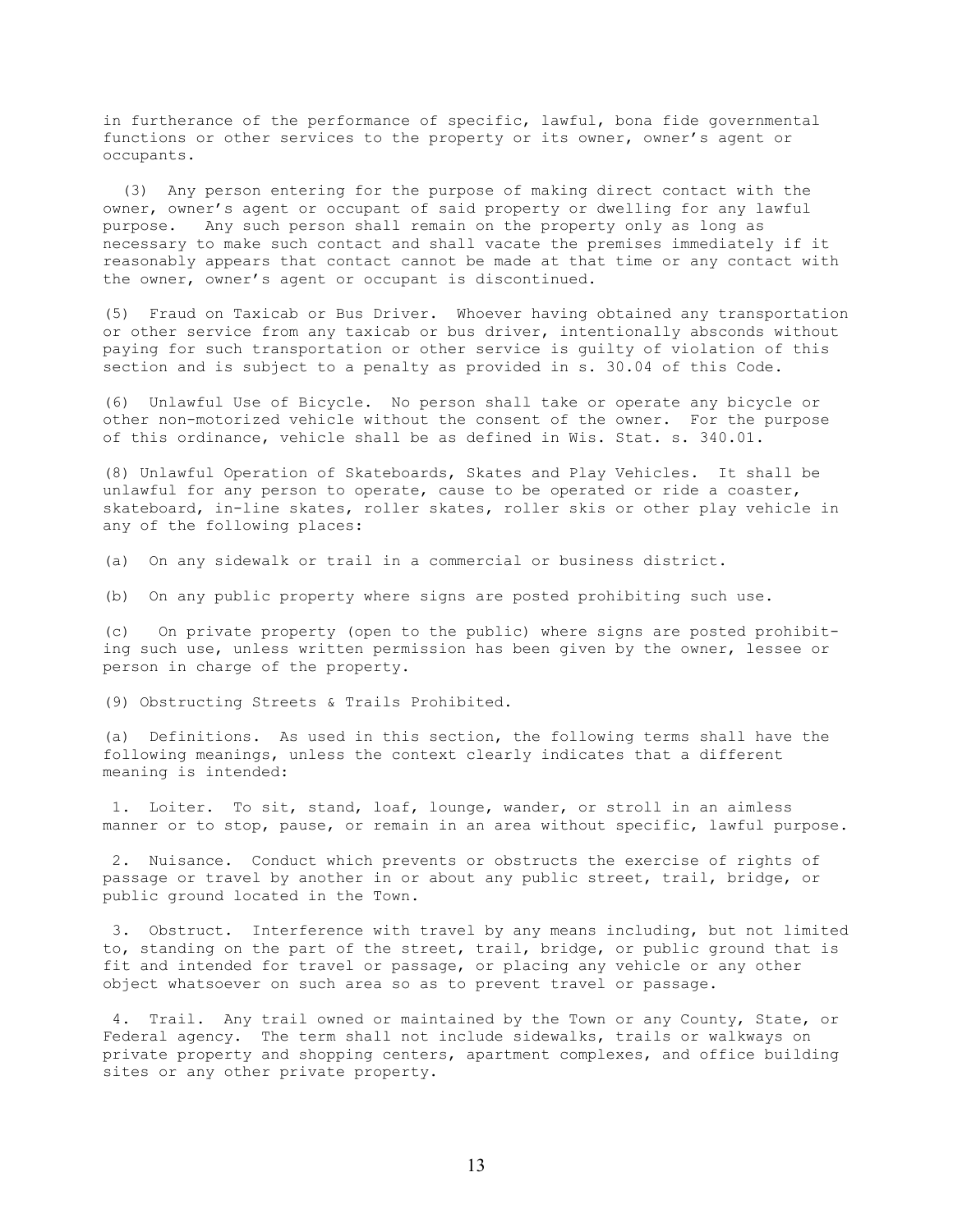5. Street. All public ways and thoroughfares and bridges on the same. It includes the entire width between the boundary lines of every way open to the use of the public as a matter of right for the purposes of vehicular travel. It includes those roads or driveways in the Town which have been opened to the use of the public for the purpose of vehicular travel. It includes all roads or driveways in the Town which have been opened to the use of the public for the purpose of vehicular travel and roads or driveways upon the grounds of public schools as defined in Wis. Stats. § 115.01(1), and institutions under the jurisdiction of the County Board of Supervisors, but it does not include private roads or driveways as defined in Wis., Stats. § 340.01(46).

(b) Obstructing Streets. No person shall obstruct, loiter, cause a nuisance, or engage in any sport or exercise on any public street, sidewalk, bridge, or public ground within the Town in such a manner as to:

 1. Prevent or obstruct the free passage of pedestrian or vehicular traffic theron.

 2. Prevent or hinder free ingress and egress to or from any place of business, or amusement, church, public building, school, or meeting place.

 3. Cause a nuisance by congregating and hindering the free passage of pedestrian or vehicular traffic.

(c) Obstructing Trails Prohibited. No person shall block any trail or bridge by obstructing the same so that it is impossible for a pedestrian or vehicle to travel along the trail without leaving the trail and walking or riding on adjacent property or on the street.

(10) Climbing on Motor Vehicles Prohibited. No person shall climb, lay, sit, kneel upon or enter the motor vehicle of another person without permission from the owner or person in lawful possession of such vehicle.

(11) Camping on Public Property Prohibited.

(a) Due to the lack of appropriate bathroom, waste or wastewater disposal or other sanitation facilities and the inconsistency or current uses of Town property and public right of way with safe, healthy or otherwise appropriate camping uses, it shall be unlawful for any person to camp upon any lands owned by the Town of Townsend including any public right of way.

(b) Camping defined. For purposes of this section, "camping" shall mean the use of a shelter, such as a tent, trailer, motor vehicle, recreational vehicle, boat, camper, mobile home, tarpaulin, bedroll, or sleeping bag for temporary residence or sleeping purposes.

(c) Exceptions.

1. Sleeping in a vehicle for no longer than four (4) hours where it becomes necessary to do so for traffic safety purposes.

2. Where permission is given pursuant to section 21.01(2)(m) or 21.03(2)(1) of these ordinances.

3. Camping for no longer than three (3) nights in a trailer, camper, recreational vehicle or mobile home designed for camping purposes for the purpose of visiting a Town resident maintaining a lawful residence. Such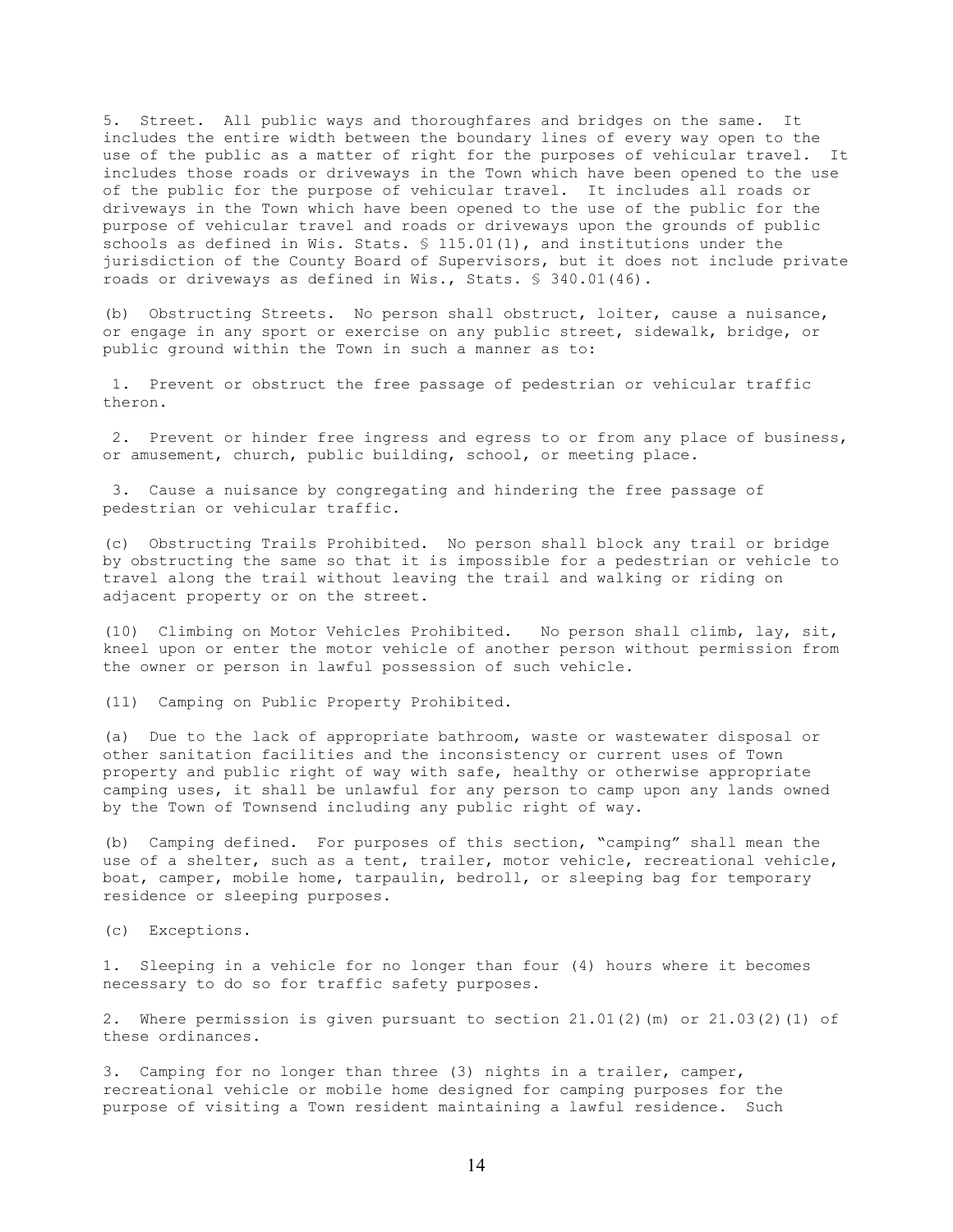camping may be permitted for a period not to exceed fourteen (14) days upon the written permission of the Chief of Police. Such permission shall not be granted more than once per calendar year with respect to any camper, resident, trailer, camper, recreational vehicle or mobile home. All Town parking regulations shall be observed. Such permission shall be requested by the Town resident and shall be granted upon the satisfactory provision of the following information:

a. The resident's full name and address. b. The date or dates the camping will be taking place. c. The full name of the owner of the trailer, camper recreational vehicle or mobile home. d. License plate number and any other identifying information requested for the trailer, camper, recreational vehicle or mobile home. e. The full names of each person who will be camping. f. Plans for bathroom use, waste or wastewater disposal and any other information requested relating to public health or hygiene concerns.

4. Notwithstanding the forgoing exceptions, any Police Officer may summarily order any person or persons to immediately cease any camping activities covered by this section upon a finding of probable cause that the person or one member of a group of persons camping has violated any provision of the Wisconsin Statutes or these Ordinances during any time reasonably proximate to the camping activity. Any such person or persons so ordered may not camp under any of the forgoing exceptions for a period of twelve (12) months from the date of the order.

16.05 OFFENSES AGAINST PUBLIC PEACE, GOOD ORDER AND OTHER PUBLIC INTERESTS.

(1) State Laws Adopted:

Code Subsection Description of Offense Statutory Reference

| (a) | Disorderly Conduct                                            | 947.01  |
|-----|---------------------------------------------------------------|---------|
| (b) | Bomb Scares                                                   | 947.015 |
| (C) | Unlawful Assemblies and Their Suppression                     | 947.06  |
| (d) | False Swearing                                                | 946.32  |
| (e) | Contributing to the Delinguency of Children                   | 948.40  |
| (f) | Refusing to Aid Officer                                       | 946.40  |
| (q) | Resisting or Obstructing Officer                              | 946.41  |
| (h) | <b>Escape</b>                                                 | 946.42  |
| (i) | Impersonating Peace Officers                                  | 946.70  |
| (j) | Interference with Custody of child                            | 948.31  |
| (k) | Tampering with Public Records and Notices                     | 946.72  |
| (1) | Unlawful Use of Telephone                                     | 947.012 |
| (m) | Mistreating Animals                                           | 951.02  |
| (n) | Dognapping and Catnapping                                     | 951.03  |
| (0) | Providing Proper Food and Drink to Confined Animals           | 951.13  |
| (p) | Providing Proper Shelter                                      | 951.14  |
| (q) | Animals, Neglected or Abandoned, Police Powers                | 951.15  |
| (r) | Lewd and Lascivious Behavior                                  | 944.20  |
| (s) | Prostitution                                                  | 944.30  |
| (t) | Patronizing Prostitutes                                       | 944.31  |
| (u) | Pandering                                                     | 944.33  |
| (v) | Gambling                                                      | 945.02  |
| (w) | Permitting Premises to be Used for Commercial Gambling 945.04 |         |
|     | (re: see below table $*16.05(1)(w)$ )                         |         |
| (x) | Commercial Gambling (re:see below table*16.05(1) $(x)$        | 945.03  |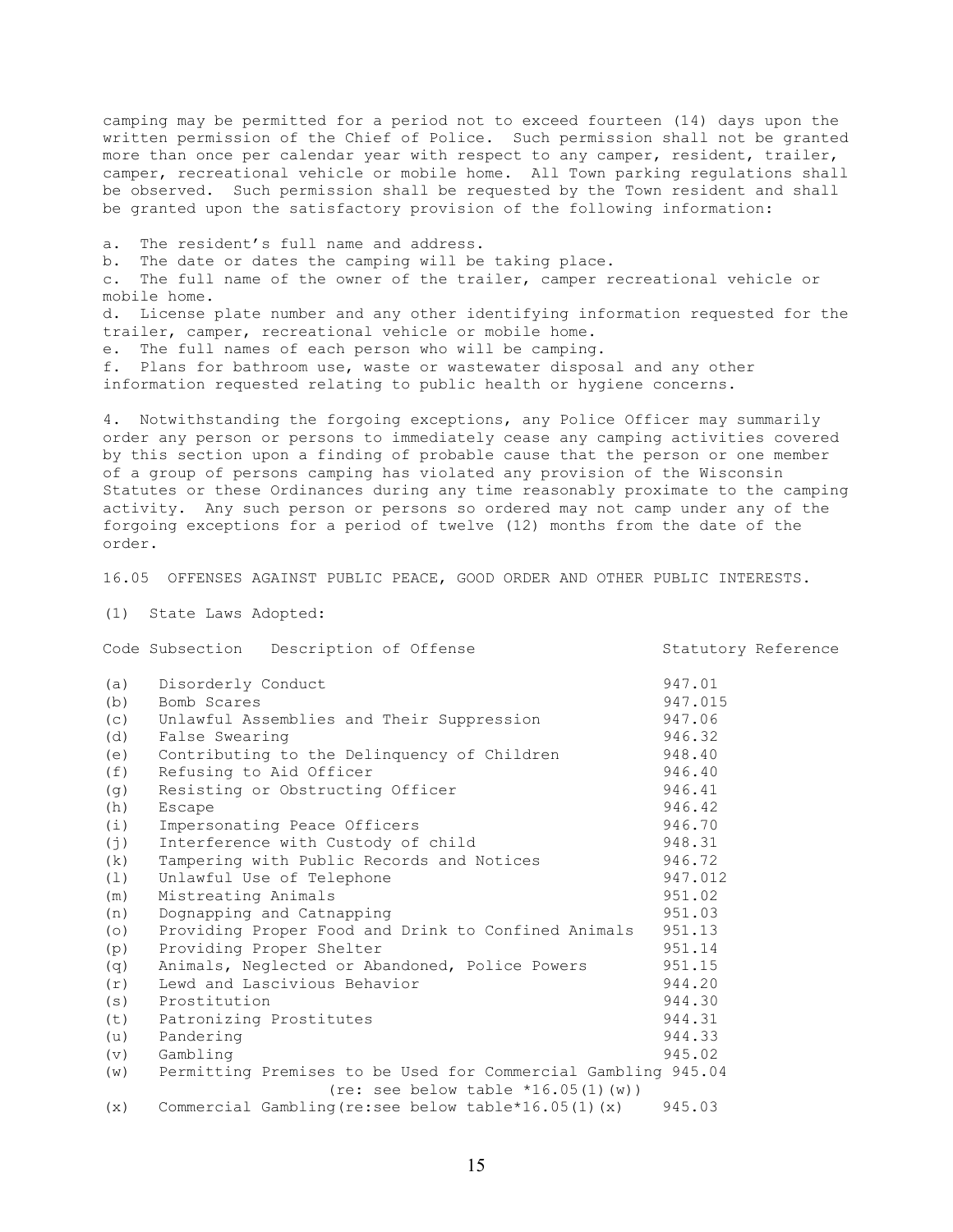(y) Drinking on Common Carriers (2008) 947.04 (2) Transportation of Animals (z) Transportation of Animals (a) 051.05<br>
(aa) Sexual Gratification (a) 944.17 (aa) Sexual Gratification (bb) Harassment 947.013 (cc) Compulsory School Attendance and Municipal Truancy Enforcement (re: see below table \*16.05(1)(CC)) 118.15 and 118.163 (dd) Contributing to Truancy 948.45 (ee) Pawnbrokers and Secondhand Article Dealers and Secondhand Jewelry Dealers (re: see below table \*16.05(1)(ee) 134.71 (ff) Unlawful use of computerized communication systems 947.0125 (gg) Dangerous Weapons other than firearms on school premises 948.61 \*16.05(1)(w) PERMITTING PREMISES TO BE USED FOR COMMERCIAL GAMBLING. The amendments to Wis. Stats. sec. 945.03 and 945.04, as set forth in 1999 Wisconsin Act 9, Sections 3191bd., 3191 bf., 3191 bh. and 3191 bj. are hereby specifically adopted by reference. \*16.05(1)(x) COMMERCIAL GAMBLING. The amendments to Wis. Stats. sec. 945.03 and 945.04, as set forth in 1999 Wisconsin Act 9, Sections 3191bd., 3191 bf., 3191 bh. and 3191 bj. are hereby specifically adopted by reference. \*16.05(1)(cc) TRUANCY AND SCHOOL DROPOUTS (A) Definitions: In this section: 1. "Dropout" has the meaning given in Wis. Stats. sec. 118.153(1)(b). 2. "Habitual Truant: has the meaning given in Wis. Stats. sec. 118.16(1)(a). 3. "Truant" means a pupil who is absent from school without an acceptable excuse under Wis. Stats. sec 118.15 and 118.16(4) for part or all of any day on which school is held during a school semester. (B) Habitual Truancy. No person under 18 years of age shall be a habitual truant from the school the person is supposed to be attending. (C) Dropout. No person who is at least 16 years of age but less than 18 years of age shall be a dropout. (D) Truancy. No person under the age of 18 years of age shall be a truant from the school the person is supposed to be attending. (E) Dispositions; Truancy, Habitual Truancy and School Dropout. 1. Habitual Truancy. If the Court finds that a person under 18 years of age violates Section 16.05(15)(3)(B) of this Code, the Court shall enter an Order

a. Suspend the person's operating privileges, as defined in Wis. Stats, sec. 340.01(40) for not less than thirty (30) days nor more than one (1) year. The Court shall immediately take possession of the suspended license and forward it to the Department of Transportation, together with a notice stating the reason for and duration of the suspension.

making one or more of the following dispositions: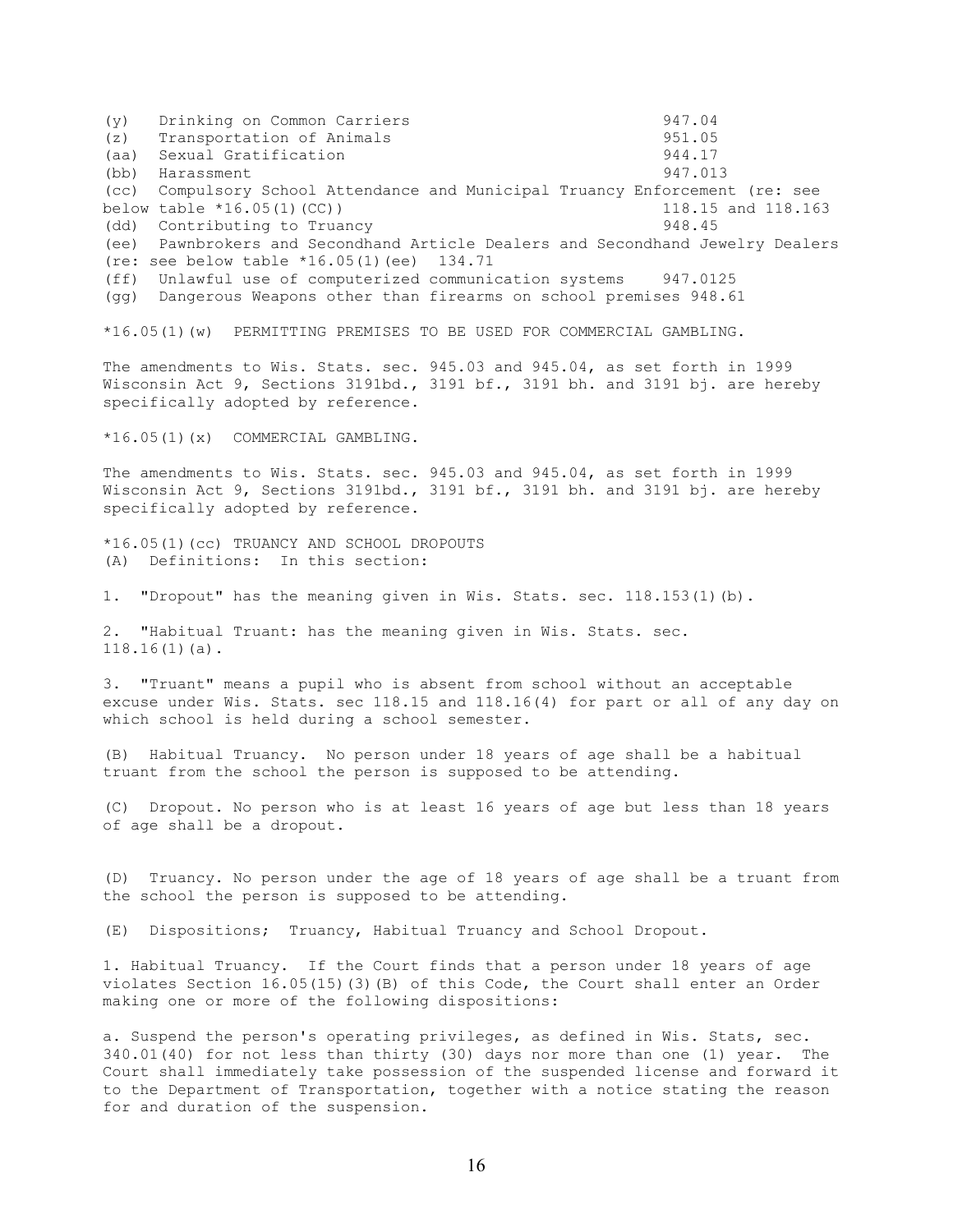b. Order the person to participate in counseling or a supervised work program. The costs of such counseling or supervised work program may be assessed against the person, the parents or guardian of the person, or both.

c. Order the person to remain at home except during hours in which the person is attending religious worship or a school program, including travel time required to get to and from the school program or place of worship. The Order may permit a person to leave his or her home if the person is accompanied by a parent or guardian.

d. Order the person to attend an educational program under Wis. Stats. sec 938.34(7d).

e. Order the Department of Workforce Development to revoke, under Wis. Stats. sec. 103.72 a permit under Wis. Stats. sec. 103.70 authorizing the employment of the person.

f. Order the person to be placed in a teen court program if all of the following conditions apply:

1. The Chief Judge of the Judicial Administrative District has approved a teen court program established in the person's county of residence and the judge determines participation in the teen court program will likely benefit the person and the community.

2. The person admits or pleads no contest in open court, with the person's parent, guardian or legal custodian present, to the allegations the person violated the civil law or ordinance.

3. The person has not successfully completed participation in a teen court program during the two years before the date of the alleged civil law or ordinance violation.

g. Order the person to attend school.

h. Impose a forfeiture of not more than \$500 plus costs, subject to Wis. Stats. sec. 938.37. All or part of the forfeiture plus costs may be assessed against the person, the parents or guardians of the person, or both.

i. Impose any other reasonable conditions consistent with Wis. Stats. sec. 118.163, including a curfew, restrictions as to going to or remaining on specified premises and restrictions on associating with other children or adults.

j. Place the person under formal or informal supervision, as described in Wis. Stats. sec. 938.34(2), for up to one year.

k. Order the person's parent, guardian or legal custodian to participate in counseling at the parent's guardian's or legal custodian's own expense or to attend school with the person, or both.

2. School Dropout. If the Court finds a person is subject to and has violated section  $16.05(1)$  (cc)(3)(c) of this Code, the Court may suspend the person's operating privilege, as defined in Wis. Stats. 340.01(40), until the person reaches the age of 18. The Court shall immediately take possession of any

17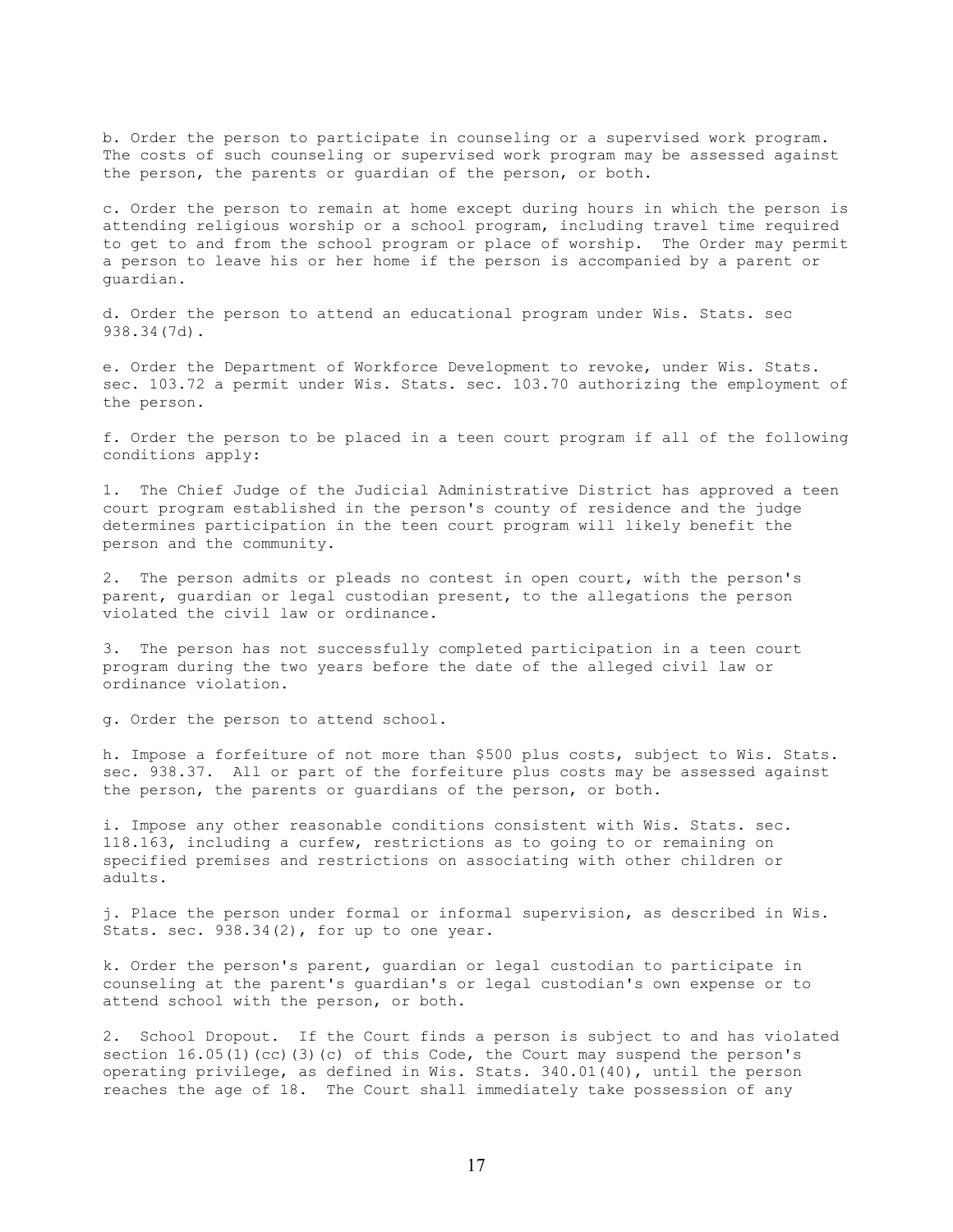suspended license and forward it to the Department of Transportation along with a notice stating the reason for and the duration of the suspension.

3. Truancy. If the Court finds a person under 18 years of age violated section 16.05(1)(cc)(3)(d) of this Code, the Court shall enter an Order making one or more of the following dispositions:

a. Order the person to attend school.

b. Impose a forfeiture of not more than \$50 plus costs for the first violation, or a forfeiture of \$100 plus costs for any 2nd or subsequent violation committed within twelve (12) months of a previous violation, subject to sec. 938.37, Wis. Stats., and subject to a maximum cumulative forfeiture amount of not more than \$500 for all violations committed during a school semester. All or part of the forfeiture plus costs may be assessed against the person, the parents or the guardian of the person, or both.

\*16.05(1)(ee) PAWNBROKERS AND SECONDHAND ARTICLE DEALERS AND SECONDHAND JEWELRY DEALERS

Notwithstanding any provision of Wis. Stats. § 134.71(8)(c), for each transaction of purchase, receipt, or exchange of any secondhand article or secondhand jewelry from a customer, a pawnbroker, secondhand article or secondhand jewelry dealer shall electronically submit the required property transaction information to an electronic reporting service specified by the Middleton Police Department by the close of business each day according to the following procedures:

(a) Pawnbrokers, secondhand article and secondhand jewelry dealers using point of sale software shall ensure compatibility of their software with the specified electronic reporting service, and shall electronically transfer all required information from their computer to the specified electronic reporting service via internet connection.

(b) Pawnbrokers, secondhand article and secondhand jewelry dealers not using point of sale software shall either acquire point of sale software and adhere to the requirements set forth in paragraph (a) above, or, if the specified electronic reporting service allows, manually enter all reportable transactions into the database via internet connection.

(c) Pawnbrokers, secondhand article and secondhand jewelry dealers subject to electronic reporting shall take a color, digital photograph of every item purchased, received, or exchanged that does not have a unique serial or identification number affixed. This section specifically includes jewelry, coins, currency, and bullion. One group photo shall suffice for mass items acquired in one transaction. When a photograph is taken it must be maintained in such a manner that it can be readily matched and correlated with all other records of the same transaction, and must be made available for inspection by law enforcement for a period of not less than one year from the date of transaction."

(2) Prohibition Of Noises Disturbing the Peace. No person and no person, firm, or corporation occupying or having charge of any building or premises, or any part thereof, shall within the Town:

(a) Make or assist in making any noise tending to unreasonably disturb the peace and quiet of persons in the vicinity thereof unless the making and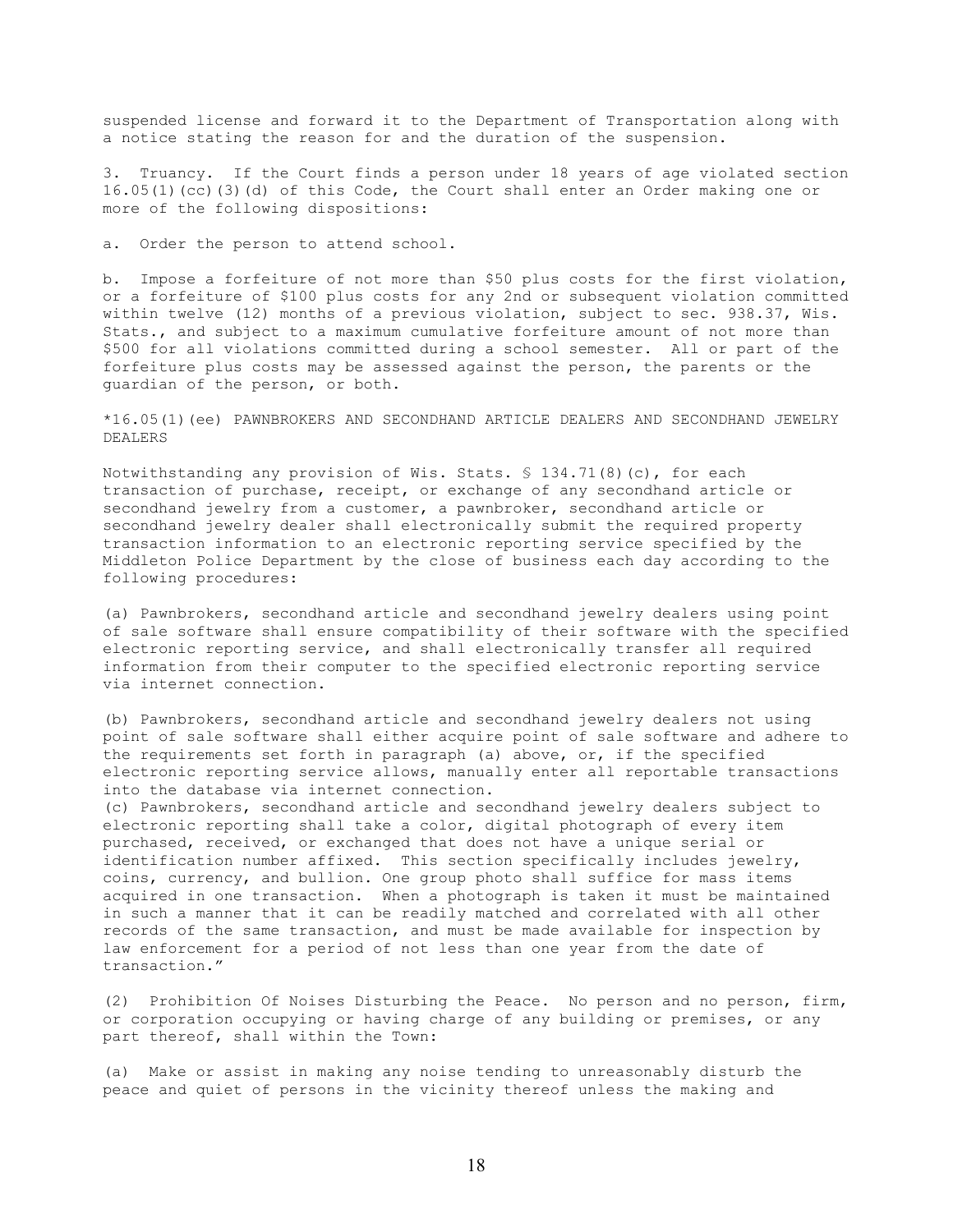continuing of same cannot be prevented or is necessary for the protection or preservation of property or of the health, safety, life, or limb of some person.

(b) Cause, suffer or allow any loud, excessive or unusual noise in the operation or use of any radio, phonograph, or other mechanical or electronic or electrical device, instrument or machine, which loud, excessive or unusual noise shall tend to unreasonably disturb the comfort, quiet, or repose of persons therein or in the vicinity.

(c) Keep or allow to be kept any animal or bird which shall habitually by any noise tend to unreasonably disturb the peace and quiet of any person in the vicinity thereof.

(d) No person, firm or corporation shall use or operate, or cause to be used or operated in or upon any public street, or from any aircraft, any device, apparatus or instrument for the unreasonable amplification of the human voice or any sound or noise, or other sound making or sound producing device except between the hours of 11:00 AM and 1:30 PM and 5:00 PM and 7:00 PM, Sunday through Friday, and from 9:00 AM to 7:00 PM on Saturday, provided however that such restriction shall not apply to churches broadcasting on religious holidays, or to the production of sounds of any nature produced incidental to the operation of any authorized emergency vehicle or to the use of sound producing equipment authorized pursuant to Wisconsin Statutes or to the use of sound producing equipment used incidental to any street use or parade permit. No person, firm, or corporation shall unreasonably make or cause to be made for the purpose of advertising or announcing a vocation or presence, or in connection with the buying or selling of any goods, wares, merchandise, services or anything whatsoever, or with the carrying on of any trade, occupation, vocation or profit making activity, an unreasonably immediate or excessive use of the voice, or of any bell, gong, horn, instrument, article or device. The violation of this section in connection with any license or permit shall be cause for the revocation thereof.

(e) Operation of certain tools, machinery and equipment.

1. No person shall operate any heavy construction or other heavy machinery, tools or equipment used for construction, including, but not limited to, pile drivers, bulldozers, pneumatic hammers, derricks, dump trucks, cement trucks, cement mixers, steam or electric hoists, or any other similar equipment other than between the hours of 7:00 a.m. and 6:00 p.m. Monday through Friday, except Federal and State holidays, unless such operation is not plainly audible at any time from within any occupied residential structure.

2. The prohibitions of this subsection shall not apply to any activities relating to public construction projects performed by, or commenced pursuant to contract with, the Town, Oconto County, State of Wisconsin, Federal Government or agencies thereof. This exception shall not apply to private construction or construction of public improvements solely by virtue of the existance of a developer's agreement entered into pursuant to land division or zoning approvals unless specifically provided for in such agreement.

3. The Building Inspector shall have the authority in his or her discretion, upon determining that due to unique circumstances beyond the control of the applicant results in significant hardship upon the applicant so extraordinary and of such nature as to warrant special consideration, to grant a variance permit only for that period of time necessary to alleviate the significant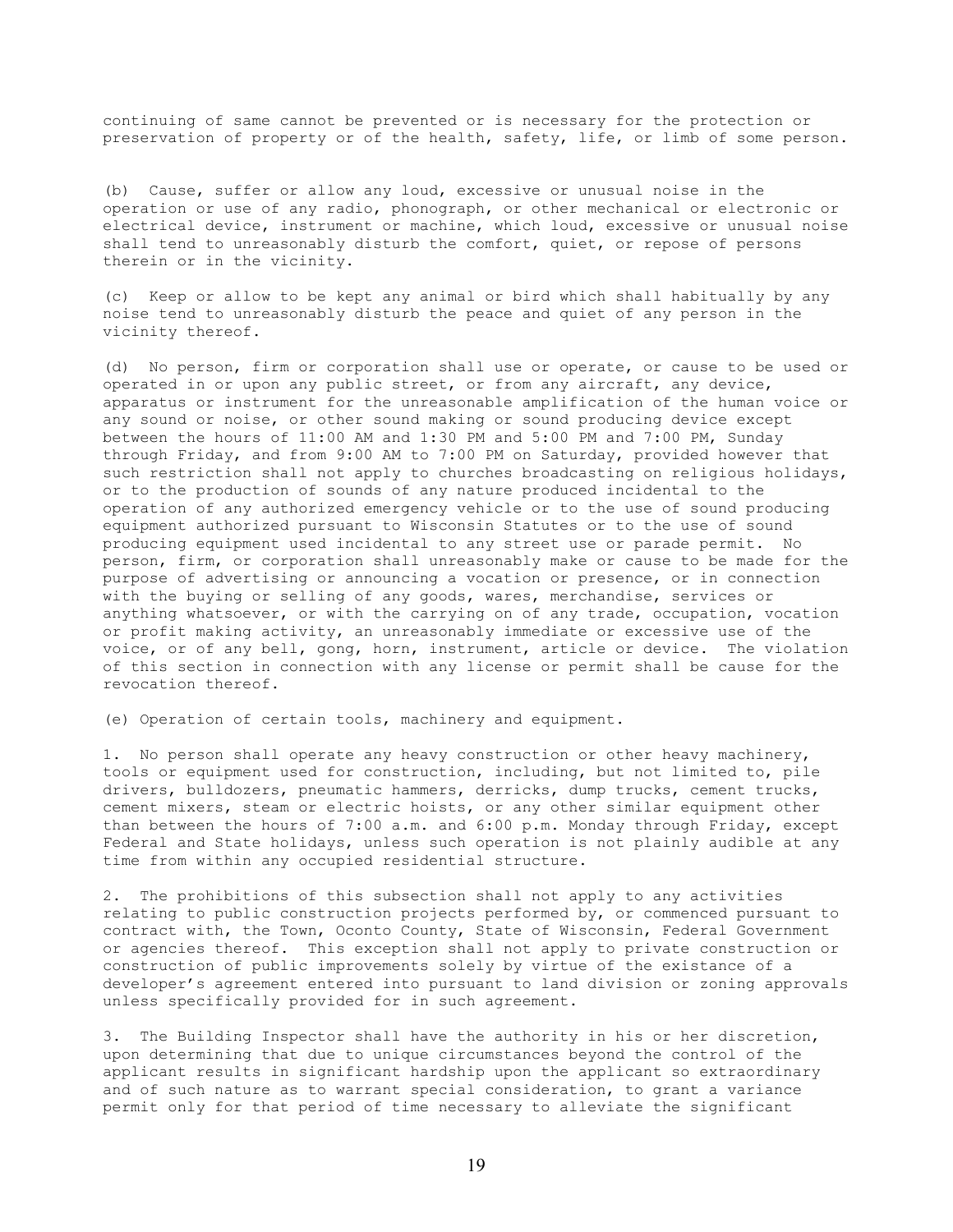hardship within which time such operation may take place within the prohibited hours. In all cases, the Building Inspector shall give due consideration to the cause, nature and degree of the hardship and the effect on neighboring property owners' reasonable expectations to peacefully use and enjoy their property. The Building Inspector shall issue such permit if written consent is obtained from at least one adult member of each residence within 150 feet of such operation."

(f) Operation of Refuse Collection Vehicles and Refuse Compacting Equipment.

1. No Person shall:

 A. Collect refuse or permit the collection of refuse with a refuse collection truck between the hours of 10:00 p.m. and 6:00 a.m. within two hundred (200) feet of any residential zoned district or any Planned Unit Development dwelling.

B. Operate or permit the operating of any compacting equipment mechanism of any motor vehicle which compacts refuse between the hours of 10:00 p.m. and 6:00 a.m. within two hundred (200) feet of any residential zoned district or any Planned Unit Development dwelling.

2. The following exceptions apply:

A. The Public Works Foreman may designate certain locations as exempt from the provision, if it determines that such exemption is necessary because of public safety.

B. The Public Works Foreman may determine that an emergency exists, because of fire, flood, civil disturbance, or the like. During such a period of emergency, this subsection shall not apply. No such period of emergency may continue for more than fifteen (15) consecutive days, unless the Common Council approves the longer period.

C. This section shall not apply during and for a period of forty-eight (48) hours after the conclusion of a "special event." A "special event" is one for which a Street Use Permit or Picnic Permit has been issued.

(g) Compression brakes prohibited. No operator of any truck or other motor vehicle shall use compression brakes. The term "compression brake", also commonly referred to as "jake brake" or "engine brake", means a device which uses the engine of a truck or other motor vehicle through the compression of air or other gasses for the purpose of braking. It shall be an affirmative defense under this section that compression brakes were used in an emergency situation which could not have been reasonably foreseen or otherwise avoided by an alert motor vehicle operator and was necessary to prevent immediate danger to life or property. This prohibition shall not apply to public safety vehicles including, but not limited to fire trucks, emergency medical vehicles or police vehicles."

(h) The Town Board finds that deliveries of supplies to businesses adjacent to residences between the hours of 10:00 p.m. and 6:00 a.m. has the tendency to create an unreasonable noise and disturbance of the residential use and that it is not unreasonable to require business supplies to be delivered outside of those hours. No person shall, therefore, make, cause to make, receive, or cause to be received any deliveries to any commercial business adjacent to any residence in the Town of Townsend between the hours of 10:00 p.m. and 6:00 a.m.. This subsection shall not be construed to prohibit emergency or non-routine deliveries during normal business hours that can be carried by a single person and is transported by a passenger vehicle. Further, this ordinance shall not

20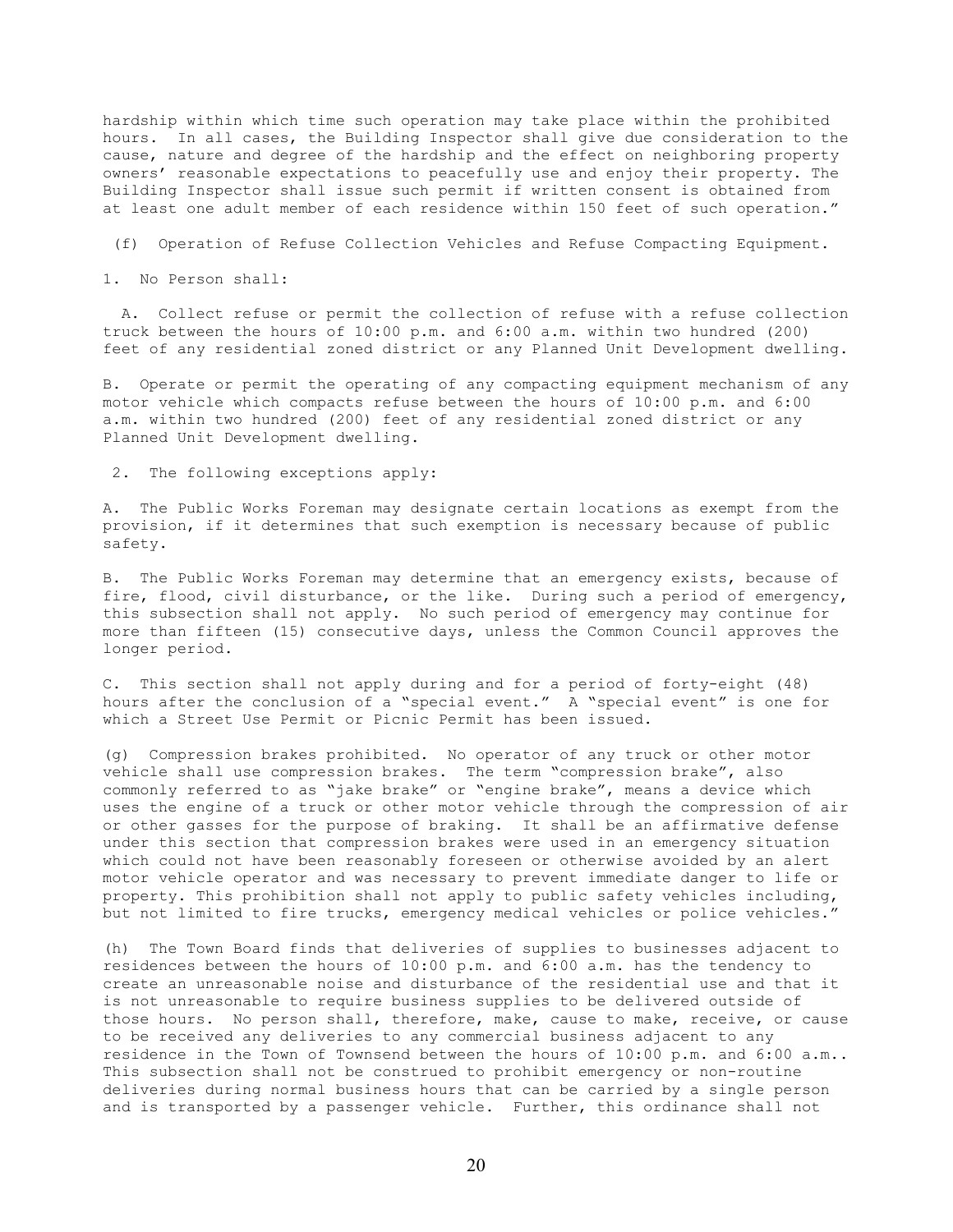apply where such deliveries are specifically permitted in a Specific Implementation Plan in a Planned Development District under sections 10.82 and 10.89 of this Code.

(i) Nothing in this subsection shall be construed to prohibit the operation of snow removal equipment of any kind unless said equipment is in a condition or is operated in such a manner that it creates noise of a kind, quality or volume that is significantly different than the noise such equipment would reasonably be expected to make.

(3) Possession of False Identification. No person shall knowingly possess identification that has been altered so as to not be true and accurate, nor shall any person present for identification purposes a document that is not true and accurate identification for said person.

(4) Assisting Escape of Prisoner. No person shall intentionally aid any prisoner or person to escape from the lawful custody of a police officer of the Town.

(5) Public Obscene Language and Sexual Conduct Prohibited. No person shall in any public place use any obscene language or sexual conduct within the Town of Townsend. Definitions:

(a) "Language" means words or sounds or gestures or any combination thereof.

(b) "Obscene" means language or sexual conduct which:

1. Taken as a whole appeals to prurient interest in sex, and

2. Which taken as a whole portray sexual conduct in a patently offensive way, and

3. Which taken as a whole do not have serious literary, artistic, political or scientific value.

(c) "Sexual Conduct" means acts of sexual intercourse between humans, normal or perverted, actual or simulated acts of masturbation, fellatio, cunnilingus, and acts of excretory function, lewd exhibition of the genitals especially in a stimulated condition and sexual relations between humans and animals.

(6) Curfew.

(a) Minors Under Fifteen. It shall be unlawful for any person under the age of fifteen (15) to be upon the streets or alleys or other public areas in the Town between the hours of 10:00 pm and 5:00 am Sunday through Thursday and between the hours of 11:00 pm and 5:00 am Friday and Saturday, unless accompanied by a parent or legal guardian.

(b) Minors Over Fifteen and Under Eighteen. It shall be unlawful for any person fifteen (15) years of age and over and under the age of eighteen (18) years to be upon the streets or alleys or other public areas in the Town between the hours of 11:00 pm and 5:00 am Sunday through Thursday and between the hours of 12:00 am (midnight) and 5:00 am Friday and Saturday unless accompanied by a parent or legal guardian.

(c) The provisions of subsections (a) and (b) shall not apply if: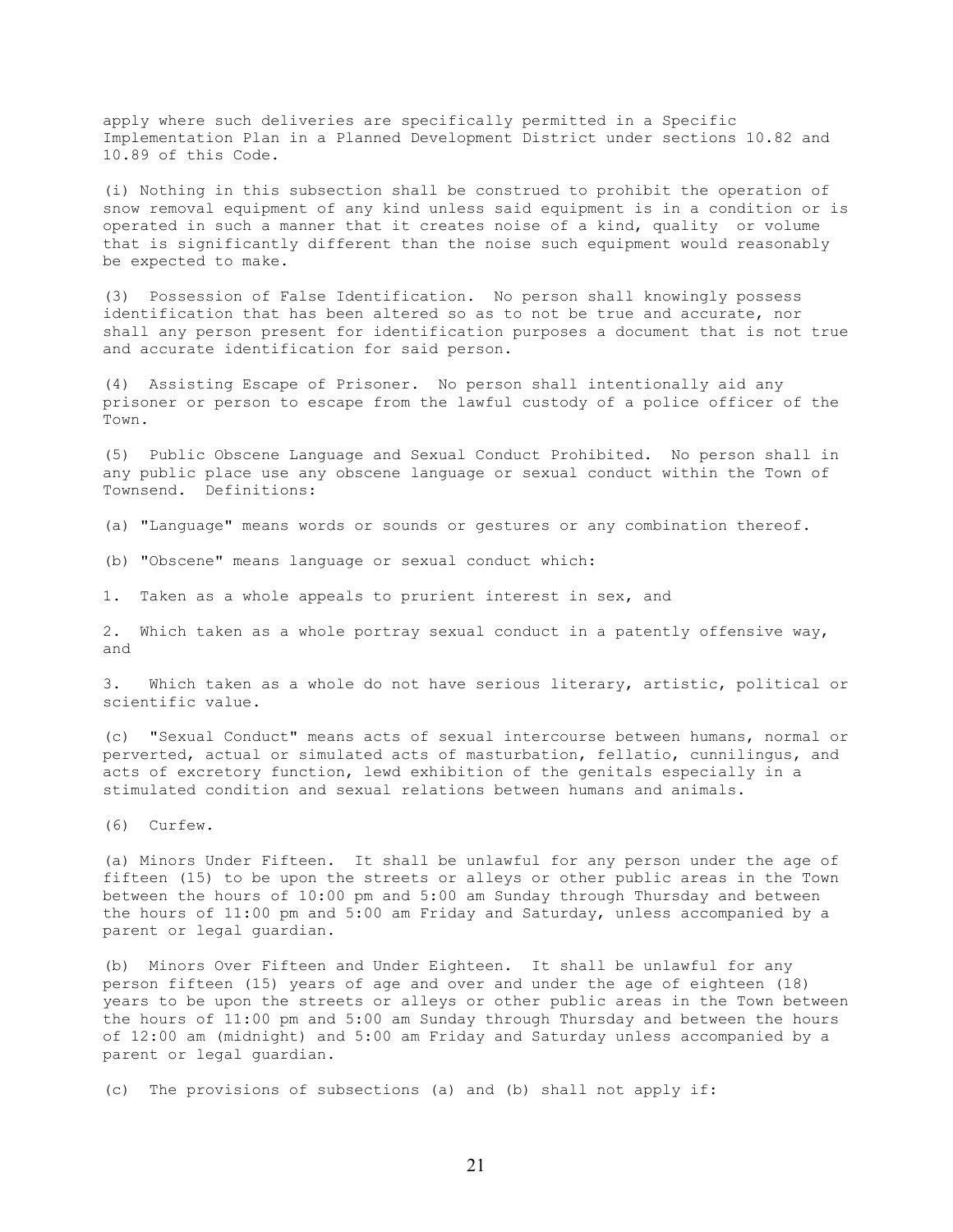1. The minor is going home from a school sponsored activity when the activity ends after the applicable curfew, or

2. The minor is going to or returning from their place of employment.

3. The minor is traveling directly between home and a bona fide organized political or religious gathering or event in the exercise of the minor's First Amendment rights under the United States Constitution.

 (d) No parent or legal guardian shall knowingly permit their child or ward to be on the streets, alleys or other public areas in the Town of TOwnsend in violation of subsections (a) or (b).

(7) Unlawful Sheltering of Minors. No person, organization, agency or corporation shall, unless duly licensed under the Wisconsin Statutes or without having first obtained the permission of the parents or legal guardian of any minor or without first notifying the Town of Townsend Police Department of the presence of a minor described in paragraph (a) on premises owned or operated by or under the control of such person, organization or agency or corporation:

(a) By any means conceal or shelter, or assist in the concealing or sheltering of any minor under the age of eighteen (18) years while the minor is under the legal custody of the parents or legal guardian and while the minor is on report with any law enforcement agency as a "missing person" or "runaway" or a "wanted person" or

(b) Supply false information to or obstruct any police officer in the performance of duties to locate or to take into custody any minor described in this section.

(8) Burning Restricted.

(a) Fires Regulated. No person shall kindle any fire within the Town of Townsend without first securing a written permit from the Fire Warden.

(b) Outdoor Burning Restricted. No person shall kindle any fire in or upon any street, alley, public way, park or any public or private ground within the Town, except for cooking purposes in an appropriate receptacle, or in compliance with the restrictions imposed by the Wisconsin Department of Natural Resources.

(11) Consumption of Alcoholic Beverages. No person shall carry, or expose to view, any open can, bottle or any other container of fermented malt beverage or intoxicating liquor, or drink from the same, on any sidewalk, trail, street, alley, parking lot or other public place except municipal golf courses and public parks in which the consumption of fermented malt beverages is authorized. For purposes of this ordinance, a "public place" means any location within the Town which, at the time the person is apprehended, is open to access to persons not requiring specific permission of the owner to be at such location including, without exclusion by way of enumeration, all parking lots serving commercial establishments. In no event shall a private yard in a residentially zoned district be construed to be a "public place".

(12) Firearms in Public Buildings.

(a) Pursuant to Wis. Stats.  $\frac{6}{5}$  943.13(1m)(c)4., no person shall enter or remain in any part of a building owned, occupied or controlled by the State or local governmental unit if the State or local governmental unit has notified the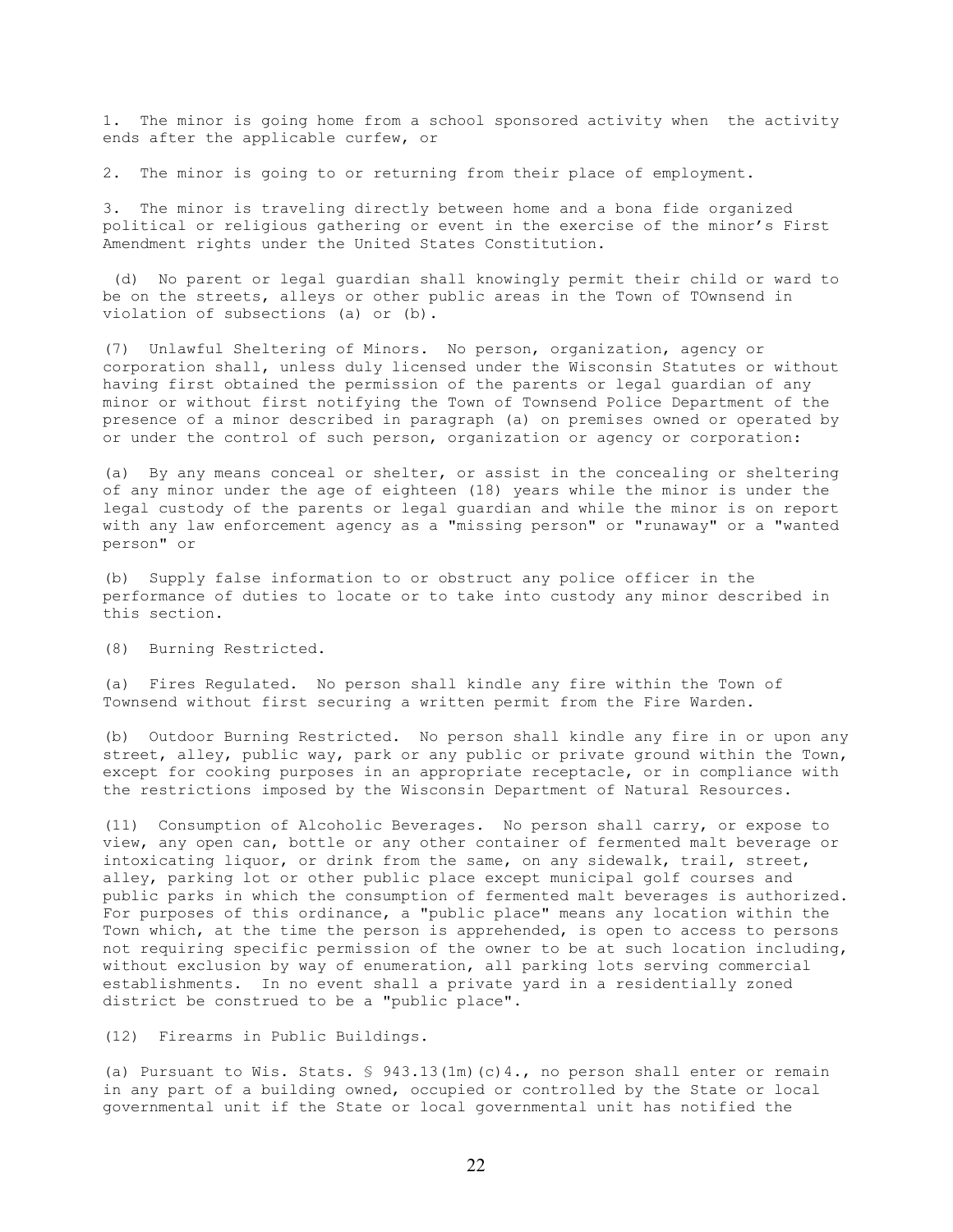person not to enter or remain in the building while carrying a firearm or a specific type of firearm or dangerous weapon as defined by Wis. Stats § 939.22(10).

(b) The Public Works Foreman shall cause signs to be erected at all entrances to all buildings owned, occupied or under the control of the Town of Townsend providing notice that no person is to enter or remain in any such building while carrying a firearm or dangerous weapon. Such signs shall be five inches by seven inches or larger.

(c) Nothing in this subsection shall be construed to apply to prohibit a peace officer or armed forces or military personnel armed in the line of duty or any person duly authorized by the Chief of Police to possess a firearm or dangerous weapon in any public building. Notwithstanding Wis. Stats. § 939.22(22), for purposes of this paragraph, peace officer does not include a commission warden who is not a State certified commission warden.

(d) Nothing in this subsection shall be construed to authorize the carrying of any firearm or dangerous weapon contrary to Wis. Stats. §§ 941.23 or 941.235."

(13) Sale or Gifts of Tobacco Products Prohibited. Wis. Stat. s. 134.66 is hereby adopted by reference.

(14) Juvenile Purchase or Possession of Cigarettes or Tobacco Products Prohibited. Section 254.92, Wis. Stats. is hereby adopted by reference.

(16) Animal Abatement Orders.

(a) Any violation of Section 16.05(1),  $(m)$ , (o), (p), or (q) of this Code or any violation of Wis. Stats. Chapter 951 may result in prosecution and an abatement action pursuant to Wis. Stats. § 173.11, including an abatement order by a humane officer, animal control officer, or a law enforcement officer.

 (b) Hearing. Any person named in the abatement order, initiated under subsection (a) may appeal such order to the Chief of Police or his/her designee by filing a Notice of Appeal with the Police Department within ten (10) days of the date of service of the abatement order. The Notice of Appeal must state the grounds for the appeal. The Chief of Police or his/her designee shall schedule a hearing to be held within ten (10) days of receipt of the appeal, unless the requester agrees to a later date. The Chief of Police or his/her designee shall make reasonable efforts to notify the appellant, the officer initiating the order, and any other interested party of the hearing and the opportunity to present evidence and testimony. The hearing shall be informal in nature. After this hearing, the Chief o Police or his/her designee will determine whether to affirm, conditionally affirm, or reject the abatement order. Within ten (10) days after the hearing, the Chief of Police or his/her designee shall issue its decision in writing and serve a copy of the decision by first class mail upon the appellant and any other party requesting a copy.

 (c) No person who has participated in the decision to issue an abatement order under this section shall hear an appeal of that order. If the Chief of Police participants in the decision to issue an abatement order and that order is appealed, the duties under subsection (b) above shall be undertaken by the Town Chairperson or his/her designee who shall not be an employee of the Police Department but shall be a town official.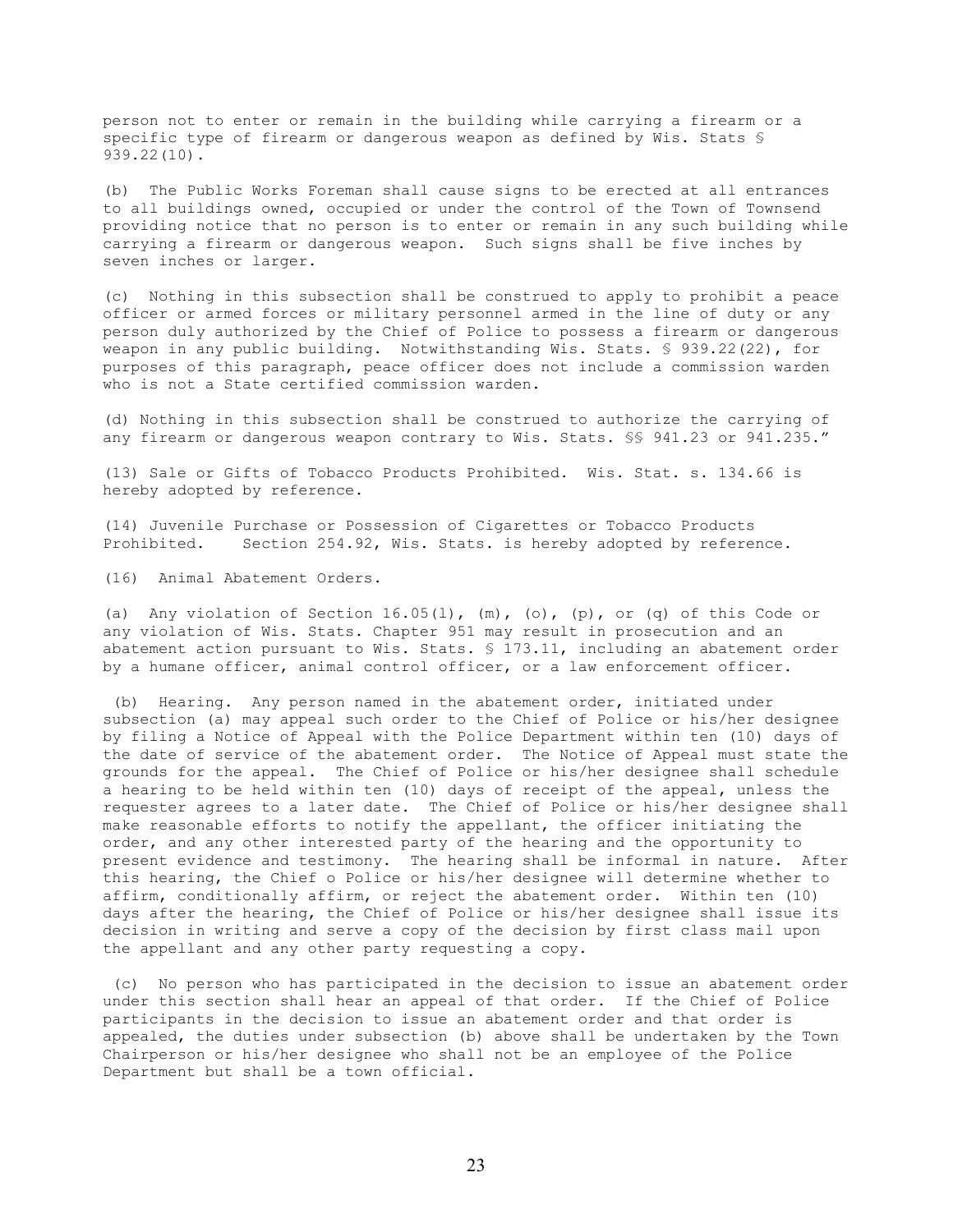(d) Appeal. Any person adversely affected by a decision under subsection (b) may seek judicial review by commencing an action in Circuit Court within thirty (30) days after the day that the decision was issued.

(17) Number of Cats and Dogs Limited.

 (a) Purpose. The Town Board finds that keeping large numbers of cats and dogs contributes to the degradation of the public health and general welfare by tending to create unreasonable noise and pet odors and possession of large numbers of cats or dogs can create serious health risks when the burden necessary care and cleaning overwhelm individuals charged with the care of such animals. The Board further finds that based upon recent experience, addressing such public health and welfare issues on a case by case basis relying solely on the existence of actual public or private nuisances is not an effective or practical method of addressing such issues and that by contrast, it is not unreasonable to limit the numbers of cats and dogs harbored, sheltered or possessed and that such a regulation provides a more effective and practical method of addressing the public health and general welfare concerns attendant to the keeping of a large number of such pets.

(b) Definitions.

1. "Fostering Facility" means a facility that has been approved by the Dane County Humane Society to foster animals.

2. "Kennel" means any premises or portion thereof where dogs or cats are maintained, boarded, bred, or cared for, in return for remuneration, or are kept for the purpose of sale.

3. "Premises" means any parcel of land including improvements considered a single unit for purposes of use or occupancy. As applied to multi-family dwellings, the term shall refer to each dwelling unit.

4. "Rescue Facility" means a facility that has been approved by the American Kennel Club or other nationally recognized animal organization to care for abandoned or abused animals.

(c) Prohibition. No person shall harbor, shelter or possess more than five (5) dogs or cats or any combination thereof upon a single premises.

(d) Exceptions. The above subsection shall not apply to the following presuming compliance with any applicable zoning or licensing provisions of the Town of Townsend, Oconto County or State of Wisconsin:

1. Dogs and cats under the age of five (5) months.

 2. Service Animals as that term is used and interpreted by the Americans With Disabilities Act.

 3. Premises upon which five (5) or more individual cats or dogs or combination thereof are regularly harbored, sheltered or possessed at the time this ordinance is adopted. Each dog must have been properly licensed at the time this ordinance is adopted. The dogs and cats must be kept in a safe and sanitary environment in conformity with all existing ordinances and statutes and not constitute a public or private nuisance. When a dog or cat over number 5 dies, is sold, given away, or otherwise removed from a property it cannot be replaced.

4. Fostering or Rescue Facilities.

5. Pet shops.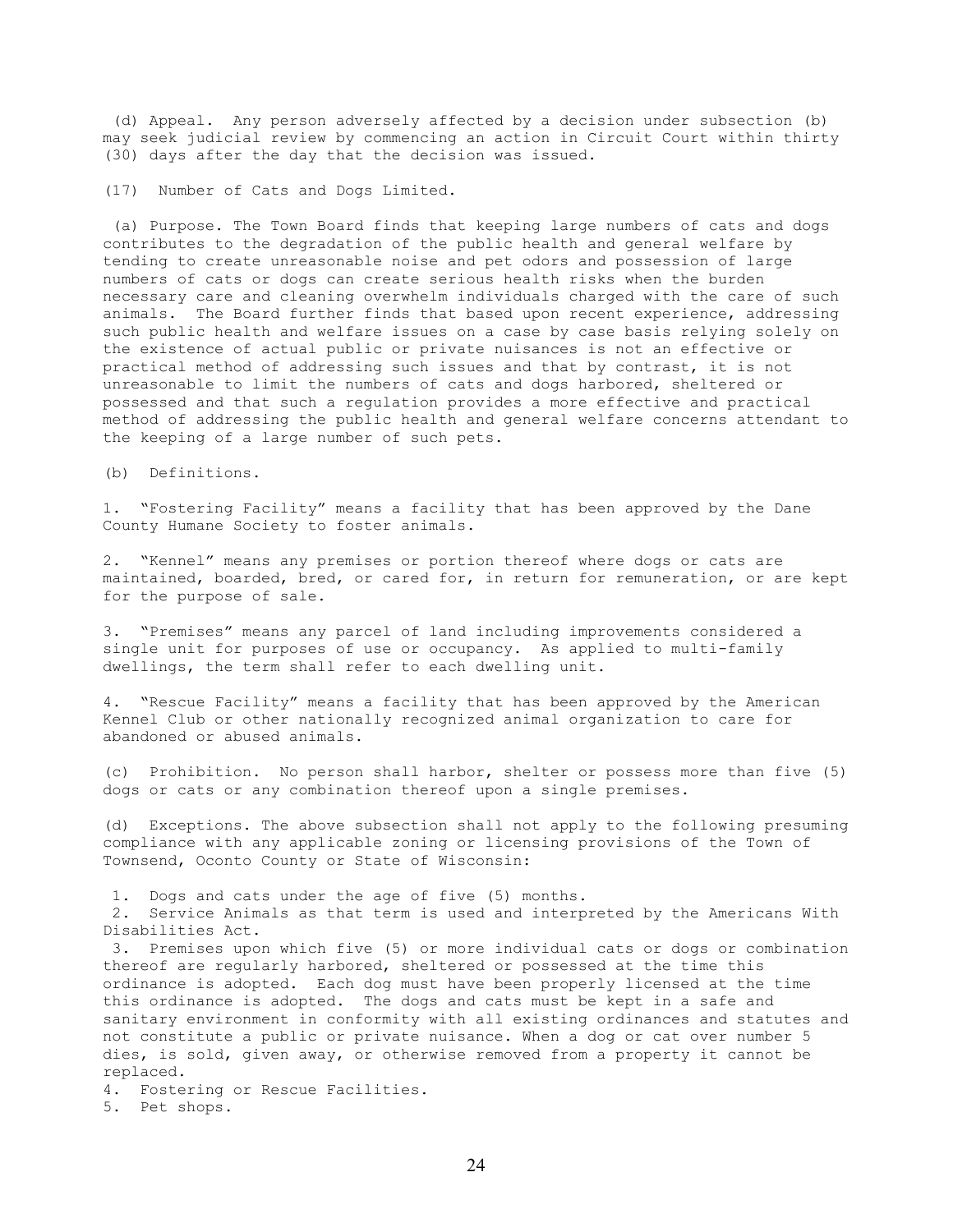- 6. Veterinary Hospitals or Clinics.
- 7. Kennels.
- 8. Grooming parlors."

(18) Keeping of Wild Animals Prohibited. The keeping of wild and exotic animals must comply with the provisions of the Town of Townsend Wild and Exotic Animal Ordinance # 2-2012.

16.06 OFFENSES AGAINST REPUTATION AND CIVIL LIBERTY.

(1) State Law Adopted:

|     | Code Subsection | Description of Offense                                 | Statutory Reference |  |
|-----|-----------------|--------------------------------------------------------|---------------------|--|
| (a) |                 | Defamation                                             | 942.01              |  |
| (b) |                 | Communication of Identity of Victim of Offensive Crime |                     |  |
|     |                 |                                                        | 942.02              |  |
| (c) |                 | Giving False Information for Publication 942.03        |                     |  |
| (d) |                 | Denial of Rights                                       | 942.04              |  |
| (e) |                 | Opening Letters                                        | 942.05              |  |

16.07 PENALTIES.

Any person who shall violate any provision of this Chapter shall, upon conviction thereof, be punished as follows:

(1) For a violation of any provision of this Chapter which adopts a state law by reference, the forfeiture shall be the same as the penalty for violation of the statute, and where the State law provides no monetary penalty the forfeiture shall be not greater than \$500.00.

(2) For a violation of any other provision of this Chapter the penalty shall be as provided in the Town of Townsend Citation Ordinance.

## 16.08 SEVERABILITY

If any provision of this ordinance or its application to any person or circumstance is held invalid, the invalidity does not affect other provisions or applications of this ordinance that can be given effect without the invalid provision or application, and to this end the provisions of this ordinance are severable.

## 16.09 EFFECTIVE DATE

This ordinance is effective on publication or posting. The town clerk shall properly post or publish this ordinance as required under s. 60.80, Wis. stats.